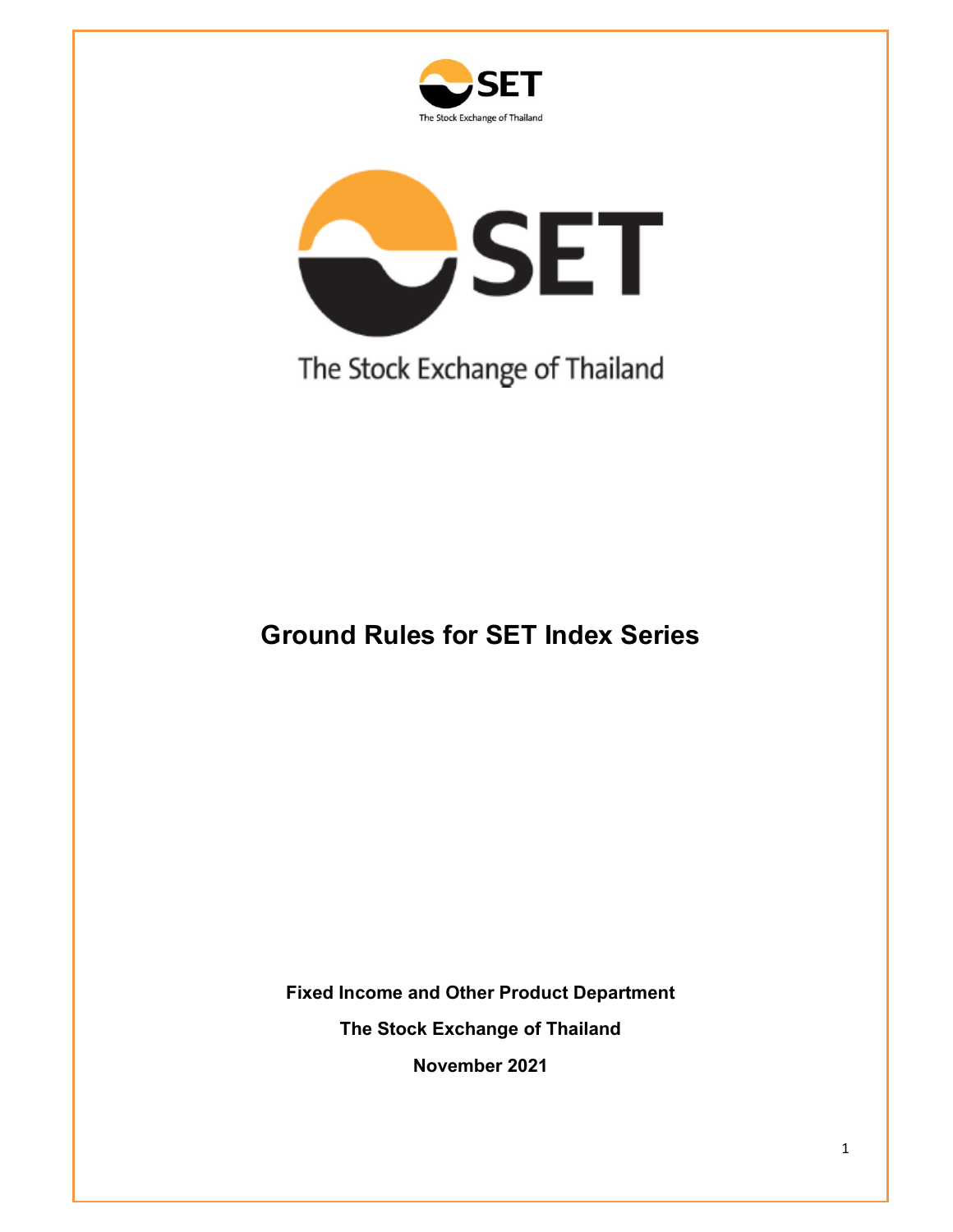### **Table of Contents**

| 1. |                                                                                                                   |  |
|----|-------------------------------------------------------------------------------------------------------------------|--|
| 2. |                                                                                                                   |  |
| 3. |                                                                                                                   |  |
|    | 3.1.                                                                                                              |  |
|    | 3.2                                                                                                               |  |
|    | 3.3                                                                                                               |  |
|    | 3.4                                                                                                               |  |
| 4. | Criteria for Constituents Selection for SET, SET industry group, SET Sector, mai and mai Industry group Index  13 |  |
|    | 4.1.                                                                                                              |  |
| 5. | Criteria for Constituents Selection for SET50, SET100, SSET, SETB, SETCLMV, SETHD, SETCLMV and SETTHSI Index 14   |  |
|    | 5.1.                                                                                                              |  |
|    | 5.2.                                                                                                              |  |
|    | 5.3.                                                                                                              |  |
|    | 5.4.                                                                                                              |  |
|    | 5.5.                                                                                                              |  |
|    | 5.6.                                                                                                              |  |
|    | 5.7.                                                                                                              |  |
|    | 5.8.                                                                                                              |  |
|    | 5.9.                                                                                                              |  |
|    | 5.10.                                                                                                             |  |
|    |                                                                                                                   |  |
|    |                                                                                                                   |  |
|    |                                                                                                                   |  |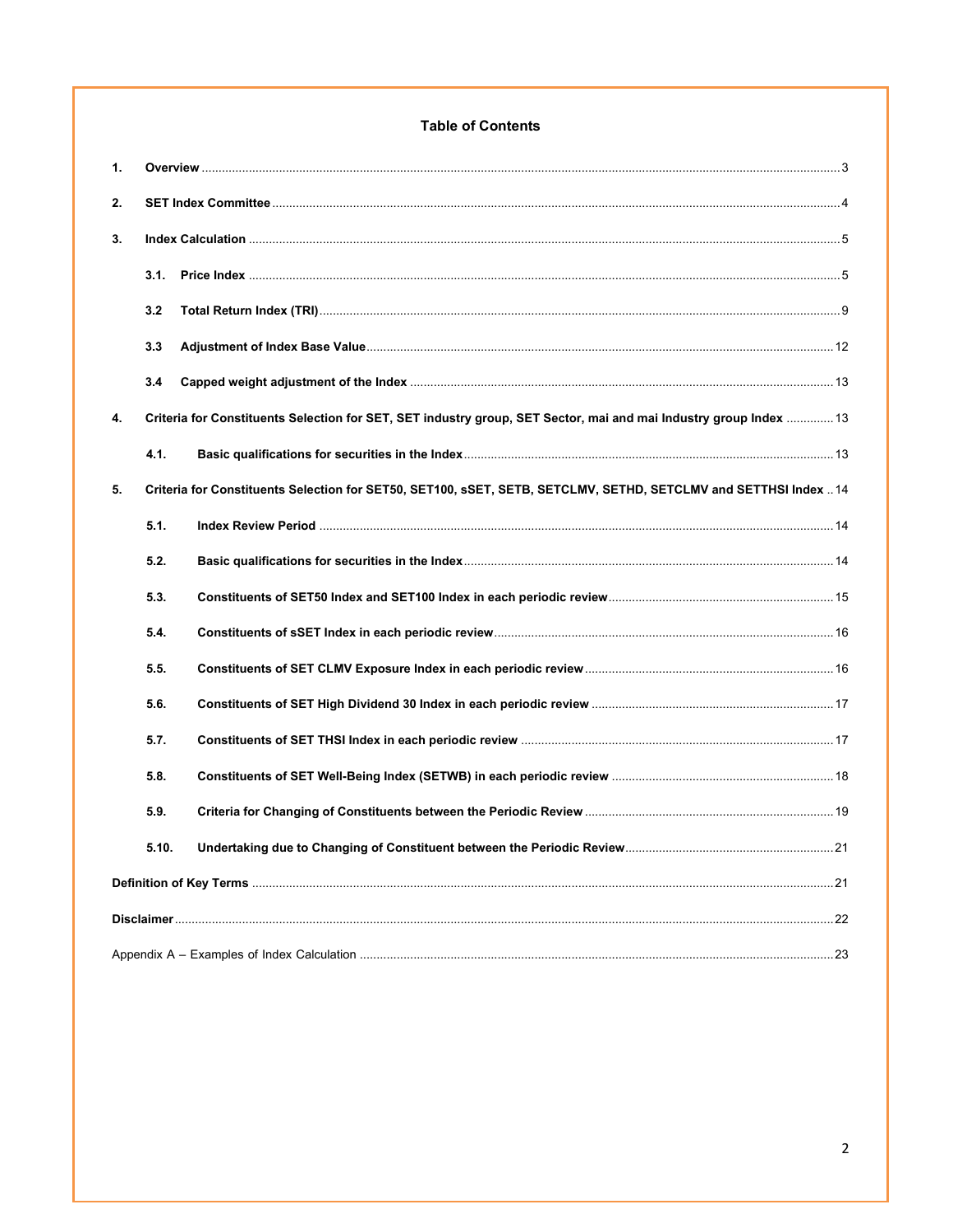#### <span id="page-2-0"></span>**1. Overview**

#### **1.1. Index created by The Stock Exchange of Thailand (SET)**

The Stock Exchange of Thailand has created Index Series to correspond with capital market development that has been happening at various periods of time and respond to various investors' needs. The index series can be used for many purposes, i.e. to reflect the price movements of securities traded on SET, to be the benchmark for investment performance, or to use as underlying index of such financial instruments as derivatives, mutual funds and exchange-traded fund (ETF), etc. In any case, the Index Series created by SET is a proprietary SET's trademark, owned by SET.

#### **1.2. Index Operation Framework**

SET Index Operation Framework comprises of index calculation and dissemination, index information service, and selection of index constituents according to the pre-defined criteria. SET clearly specifies operational criteria and guidelines, with internal audit function to ensure accurate and continuous index dissemination.

In case of any major adjustment, amendment or addition of SET Index Series' Ground Rules which have significant impact on the SET's stakeholders such as listed companies, brokerage firms, asset management companies, etc., SET may consider their opinions by discussing with them, listening to their views or taking their views and/or opinions into consideration as deemed suitable to ensure that the Rules are in accordance with the situation and needs of the index users.

#### **1.3. Groups of Index created by SET**

The index created by SET can be divided into 4 main groups as follows:

- 1. SET Index Series, consisting of
	- 1.1 SET Index
	- 1.2 SET Industry Group Index and SET Sector Index
	- 1.3 SET50 Index
	- 1.4 SET100 Index
	- 1.5 sSET Index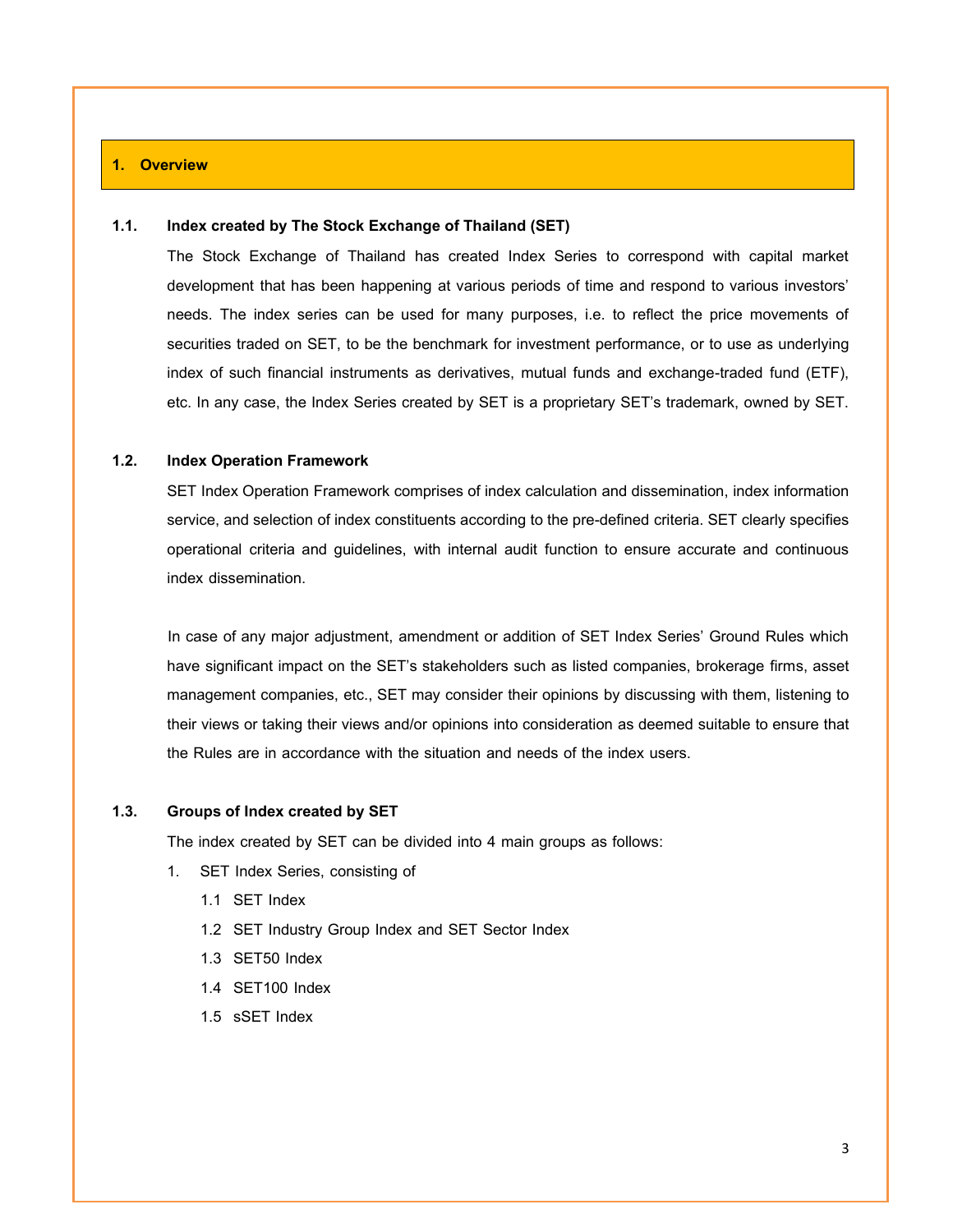- 2. SET Thematic Index Series, consisting of:
	- 2.1 SETCLMV Index (SET CLMV Exposure Index)
	- 2.2 SETHD Index (SET High Dividend 30 Index)
	- 2.3 SETTHSI Index (SET THIS Index)
	- 2.4 SETWB Index (SET Well-Being Index)
- 3. mai Index Series, consisting of:
	- 3.1 mai Index
	- 3.2 mai Industry Group Index
- 4. Total Return Index (TRI) is an index that measures all kinds of return on securities investment, consisting of:
	- 4.1 SET TRI
	- 4.2 SET50 TRI
	- 4.3 SET100 TRI
	- 4.4 sSET TRI
	- 4.5 SETCLMV TRI
	- 4.6 SETHD TRI
	- 4.7 SETTHSI TRI
	- 4.8 SETWB TRI
	- 4.9 mai TRI
	- 4.10 Industry TRI
	- 4.11 Sector TRI

#### <span id="page-3-0"></span>**2. SET Index Committee**

SET has established the SET Index Committee to set policy on index development so as to respond to the need of users and make it comparable to the common practice used internationally. In addition, the SET Index Committee is responsible for approving the result of index constituent selection according to the set criteria, using its judgment as specified in the criteria, making any change to the criteria or taking other suitable measures to ensure that the Index effectively reflect the market condition. The SET Index Committee's duty is also to give advice on various issues related to index operation. All these are carried out to ensure that the operations are in line with SET's objectives.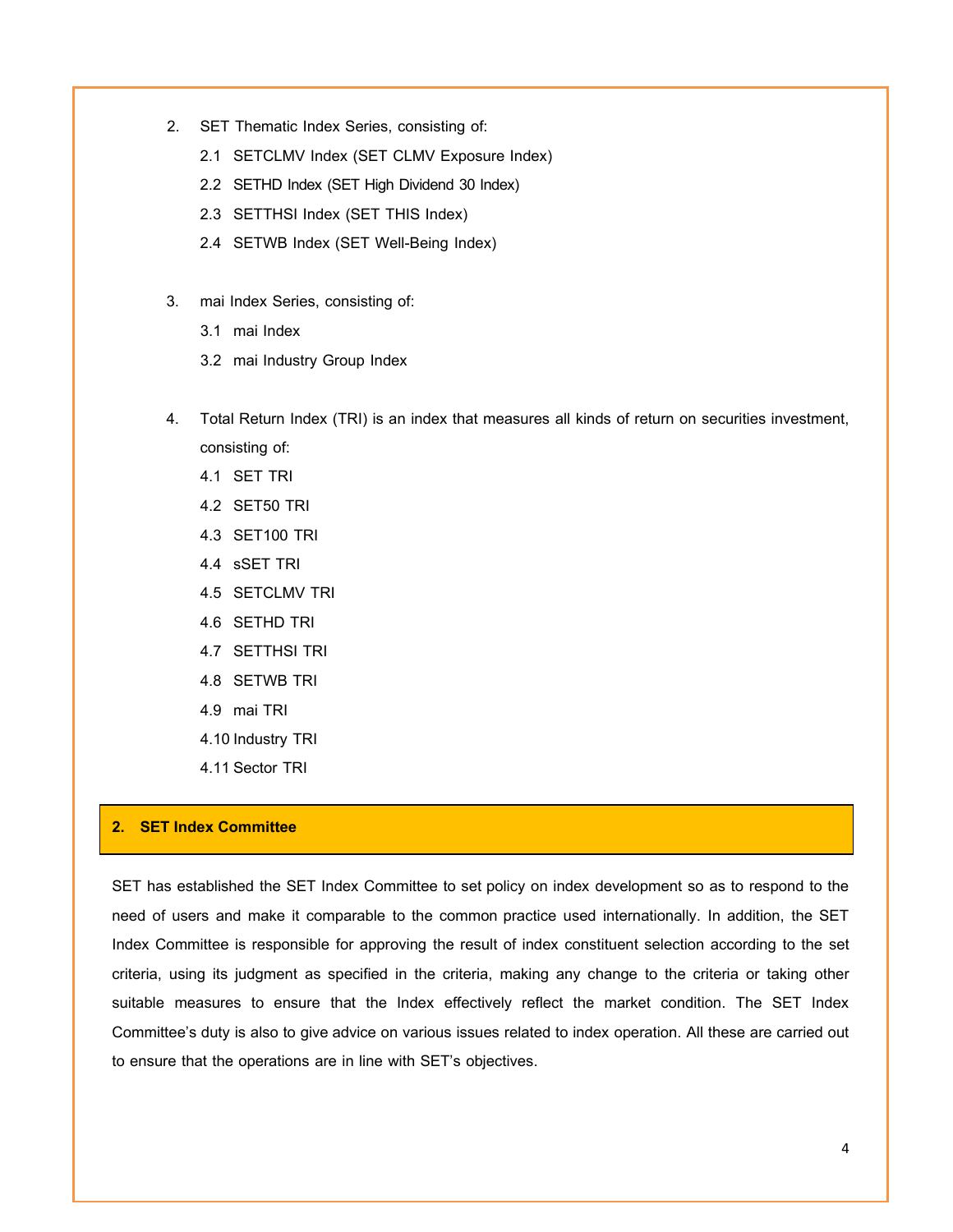# <span id="page-4-0"></span>**3. Index Calculation**

Index created by SET is calculated as Price Index and Total Return Index.

# <span id="page-4-1"></span>**3.1. Price Index**

Price Index is an index that reflects price movement of securities which are constituents of the index.

3.1.1. The index, created by SET is market capitalization weighted index. The price index consists of SET Index Series and mai Index Series.

Price Index formula:

$$
Index = \frac{Current\ Market\ Value}{Base\ Market\ Value} \times Base\ Value
$$

Where:

| Current Market Value (CMV) | = total market value of constituents at calculation date |
|----------------------------|----------------------------------------------------------|
| Base Market Value (BMV)    | $=$ total market value of constituents at base date      |
| Base Value                 | $=$ Base point of the index                              |

3.1.2. The index, created by SET is market capitalization weighted and adjusted with other variables.

Price Index formula:

$$
Index = \frac{Adjusted \, \text{CMV}}{Adjusted \, \text{BMV}} \times Base \, Value
$$

Where:

| Adjusted CMV | $=$ | total market value of constituents at calculation date   |
|--------------|-----|----------------------------------------------------------|
|              |     | weighted with other variables                            |
| Adjusted BMV | =   | total market value of constituents at base date weighted |
|              |     | with other variables                                     |
| Base Value   | Ξ.  | Base point of the index                                  |

SETCLMV Index formula: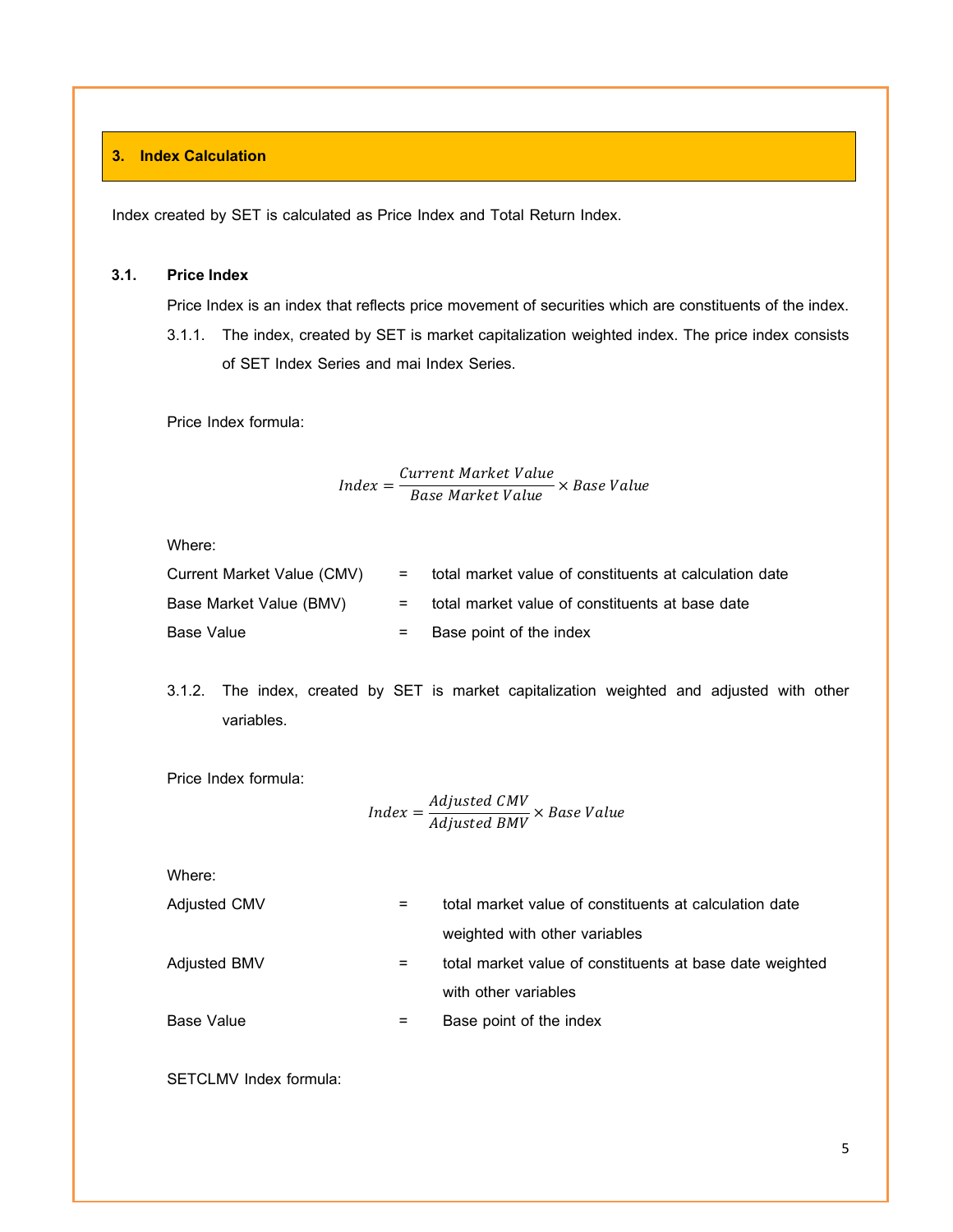| Where:                          |     |                                                             |
|---------------------------------|-----|-------------------------------------------------------------|
| Price <sub>it</sub>             | $=$ | Market price of each constituent at calculation date        |
| Listed Share $_{it}$            | $=$ | Number of listed shares of each constituent                 |
|                                 |     | at calculation date                                         |
| CLMV Exposure Factor.           | Ξ   | CLMV Exposure Factor at the calculated date                 |
| Adjustment Factor <sub>it</sub> | Ξ   | Cap-weight rate for each constituent at calculated date,    |
|                                 |     | used for distributing the excess constituent weight (higher |
|                                 |     | than 5% of the index) to the constituent, having the weight |
|                                 |     | less than 5% of the index, quarterly re-calculate           |
| Adjusted BMV                    | $=$ | Total market value of the index at base date, weighted by   |
|                                 |     | CLMV Exposure and adjustment factor                         |
| <b>Base Value</b>               |     | Base point of the index                                     |

*Index*  $= \frac{\sum_{i=1}^{n} (Price_{it} \times listed\,Share_{it} \times CLMV\,Exposure\,Factor_{it} \times Adjustment\,Factor_{it})}{A.V. \cdot A.V. \cdot A.D.MV}$  $A$  and  $\overline{A}$  and  $\overline{B}$  and  $\overline{C}$  and  $\overline{C}$  and  $\overline{C}$  and  $\overline{C}$  and  $\overline{C}$  and  $\overline{C}$  and  $\overline{C}$  and  $\overline{C}$  and  $\overline{C}$  and  $\overline{C}$  and  $\overline{C}$  and  $\overline{C}$  and  $\overline{C}$  and  $\overline{C}$  and  $\overline{$ 

The CLMV Exposure Factors for each security are calculated by

$$
\textit{CLMV Exposure Factor}_{i} = \frac{\textit{CLMV Revenue}_{i}}{\sum_{i=1}^{n}(\textit{CLMV Revenue}_{i})} + \frac{\textit{CLMV Revenue}_{i}}{\textit{Total Revenue}_{i}}
$$

Where CLMV Revenue<sub>i</sub>  $=$  Revenue from CLMV countries (Cambodia, Laos, Myanmar and Vietnam) of each constituent Total Revenue<sub>i</sub>  $=$  Total revenue of each constituent  $\sum_{i=1}^n (\mathit{CLMV}\,\mathit{Revenue}_i\,)$ =1 = CLMV revenue of all constituent on SET

# SETHD Index formula:

$$
Index = \frac{\sum_{i=1}^{n} (Price_{it} \times listed\,Share_{it} \times Dividend\,Yield_{it} \times Adjustment\,Factor_{it})}{Adjusted\,BW} \times Base\,Value
$$

Where:

Price $_{it}$  = Market price of each constituent at calculation date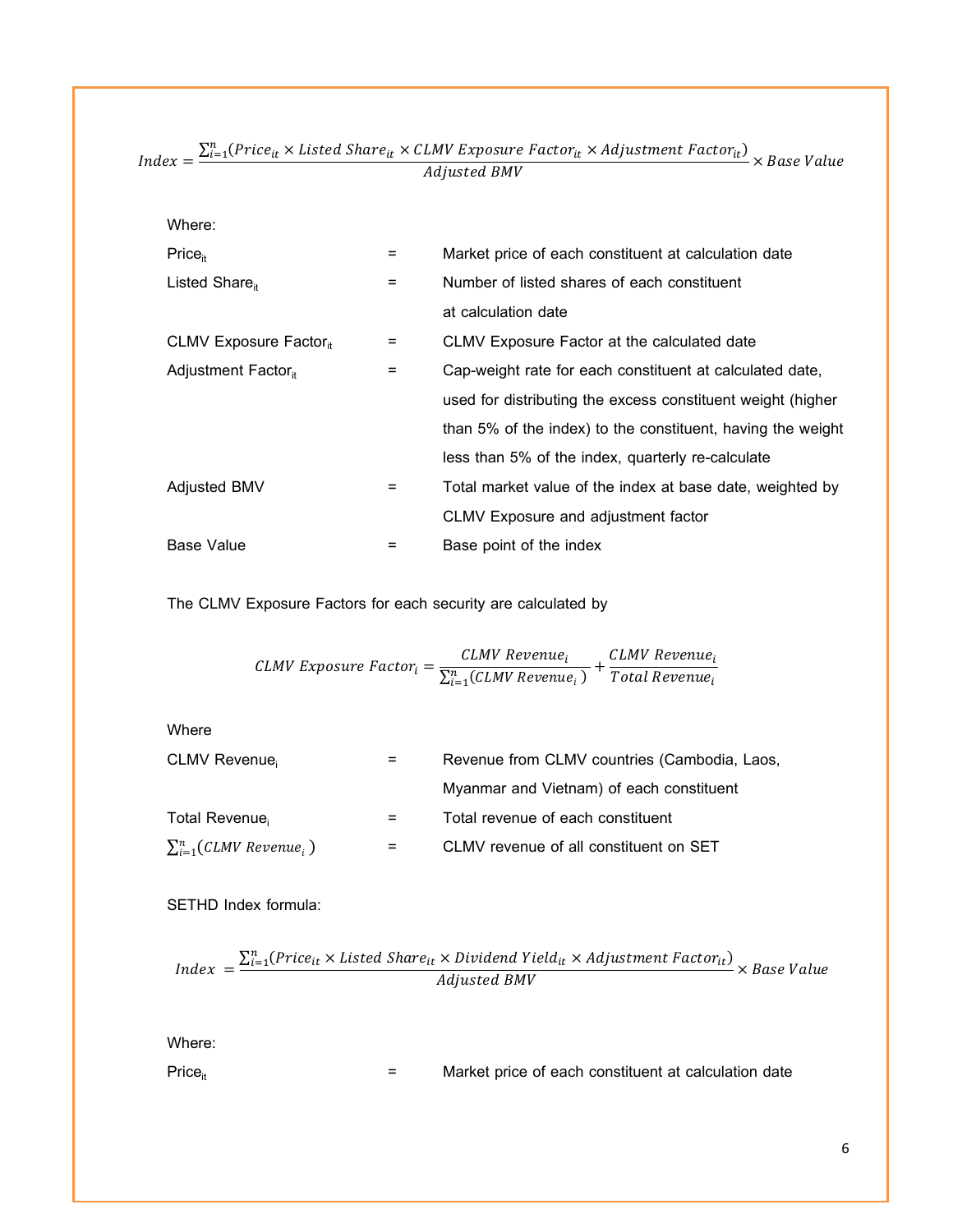| Listed Share $_{\text{it}}$     | $=$ | Number of listed shares of each constituent at              |
|---------------------------------|-----|-------------------------------------------------------------|
|                                 |     | calculation date                                            |
| Dividend Yield <sub>it</sub>    | Ξ.  | Dividend yield of each constituent of the index, at         |
|                                 |     | calculation date, capped at 15%.                            |
| Adjustment Factor <sub>it</sub> | $=$ | Cap-weight rate for each constituent at calculated date,    |
|                                 |     | used for distributing the excess constituent weight (higher |
|                                 |     | than 10% of the index) to the constituent, having the       |
|                                 |     | weight less than 10% of the index, quarterly re-calculate   |
| <b>Adjusted BMV</b>             | $=$ | total market value of the index at base date weighted by    |
|                                 |     | dividend yield and adjustment factor                        |
| <b>Base Value</b>               |     | Base point of the index                                     |

SETTHSI Index formula:

$$
Index = \frac{\sum_{i=1}^{n} (Price_{it} \times listed \,Share_{it} \times Adjustment \,Factor_{it})}{Adjusted \, BW} \times Base \,Value
$$

Where

| Price <sub>it</sub>             | $=$      | Market price of each constituent at calculation date        |
|---------------------------------|----------|-------------------------------------------------------------|
| Listed Share.                   | $\equiv$ | Number of listed shares of each constituent at              |
|                                 |          | calculation date                                            |
| Adjustment Factor <sub>it</sub> |          | Cap-weight rate for each constituent at calculated date,    |
|                                 |          | used for distributing the excess constituent weight (higher |
|                                 |          | than 5% of the index) to the constituent, having the weight |
|                                 |          | less than 5% of the index, quarterly re-calculate           |
| <b>Adjusted BMV</b>             | Ξ        | total market value of the index at base date, weighted by   |
|                                 |          | CLMV Exposure and adjustment factor                         |
| Base Value                      |          | Base point of the index                                     |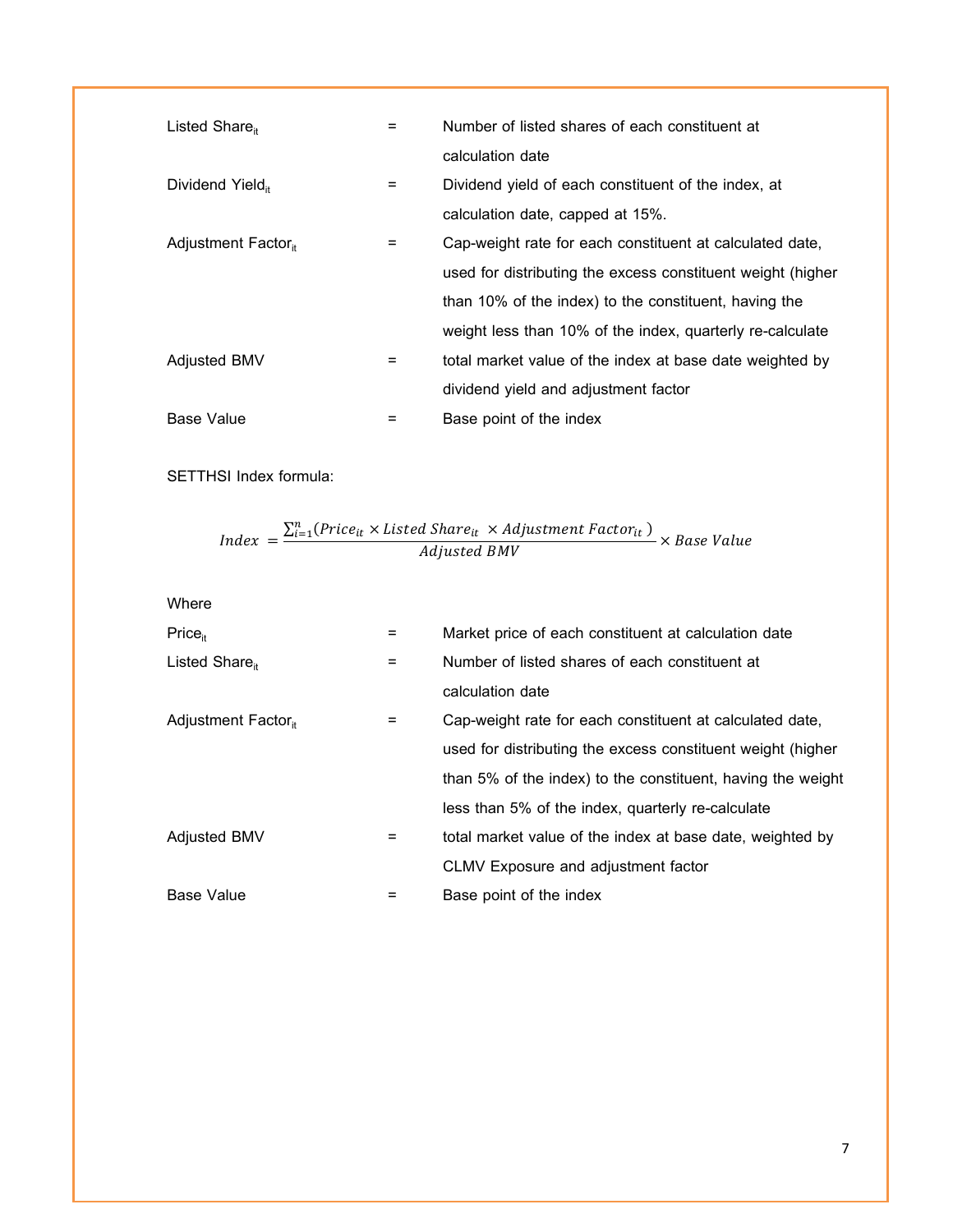SETWB Index formula:

$$
Index = \frac{\sum_{i=1}^{n} (Price_{it} \times listed\,Share_{it} \times Adjustment\,Factor_{it})}{Adjusted\,BW} \times Base\,Value
$$

Where

| Price <sub>it</sub>             | Ξ   | Market price of each constituent at calculation date        |
|---------------------------------|-----|-------------------------------------------------------------|
| Listed Share $_{\text{H}}$      | =   | Number of listed shares of each constituent at              |
|                                 |     | calculation date                                            |
| Adjustment Factor <sub>it</sub> | Ξ   | Cap-weight rate for each constituent at calculated date,    |
|                                 |     | used for distributing the excess constituent weight (higher |
|                                 |     | than 10% of the index) to the constituent, having the       |
|                                 |     | weight less than 10% of the index, quarterly re-calculate   |
| <b>Adjusted BMV</b>             | =   | total market value of the index at base date, weighted by   |
|                                 |     | adjustment factor                                           |
| <b>Base Value</b>               | $=$ | Base point of the index                                     |

Summary of base date and base point of Price Index is as follows:

| Name of Price Index             | <b>Base Date</b>   | <b>Base Points</b> |
|---------------------------------|--------------------|--------------------|
| <b>SET Index</b>                | April 30, 1975     | 100 points         |
| mai Index                       | September 2, 2002  | 100 points         |
| <b>SET Industry Group Index</b> | December 31, 2003* | 100 points         |
| <b>SET Sector Index</b>         | April 30, 1975*    | 100 points         |
| mai Industry Group Index        | December 30, 2014* | 100 points         |
| SET50 Index                     | August 16, 1995    | $1,000$ points     |
| SET100 Index                    | April 30, 2005     | $1,000$ points     |
| sSET Index                      | December 30, 2016  | 1,000 points       |
| <b>SETCLMV Index</b>            | June 29, 2018      | 1,000 points       |
| <b>SETHD Index</b>              | June 30, 2011      | $1,000$ points     |
| <b>SETTHSI Index</b>            | June 29, 2018      | $1,000$ points     |
| <b>SETWB Index</b>              | March 29, 2019     | $1,000$ points     |

\*Please see details via [SET's Industry Group and Sector classification](https://www.set.or.th/en/products/index/files/2015-2-19-SET-Industry-Group-Sector-Classification-En.pdf).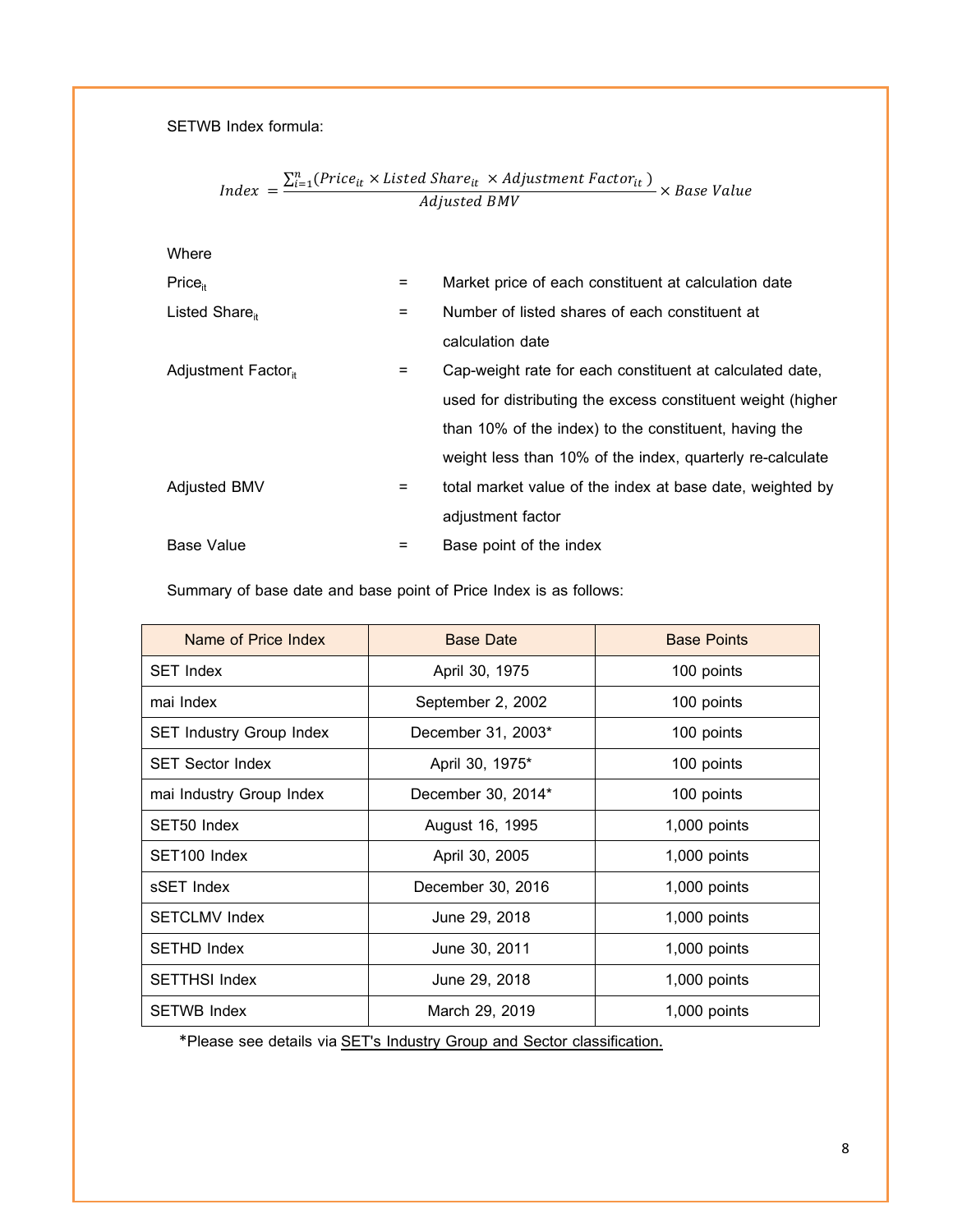# <span id="page-8-0"></span>**3.2 Total Return Index (TRI)**

Total Return Index (TRI) is an index that measures all kinds of return on securities investment including capital gain/loss and dividends. It is based on the additional assumption that dividends are reinvested in securities.

TRI formula:

$$
TRI_t = TRI_{t-1} * (1 + Daily Total Return_t)
$$

Where:

| TRI.                | $=$ | Total return index at calculation date |
|---------------------|-----|----------------------------------------|
| $TRI_{t,1}$         |     | Total return index at previous date    |
| Daily Total Return, | $=$ | Daily total return at calculation date |

Daily total return is calculated by using the following formula:

3.2.1 Daily Total Return formula, calculated by the Market Capitalization Weighted Index at calculation date, used for SET Index Series and mai Index Series

$$
Daily\ Total\ Return_t = \frac{Index\ Value_t + (\frac{Total\ Dividend\ Payment_t}{BMV_t})}{Index\ Value_{t-1}} - 1
$$

Where:

| Index Value,            | =   | Price index value at calculation date                      |
|-------------------------|-----|------------------------------------------------------------|
| Index Value $_{t-1}$    | $=$ | Price index value at previous date                         |
| BMV <sub>t</sub>        | $=$ | Base market value of total securities at base date         |
| Total Dividend Payment, | $=$ | Total dividend payment of all constituents of the index at |
|                         |     | calculation date                                           |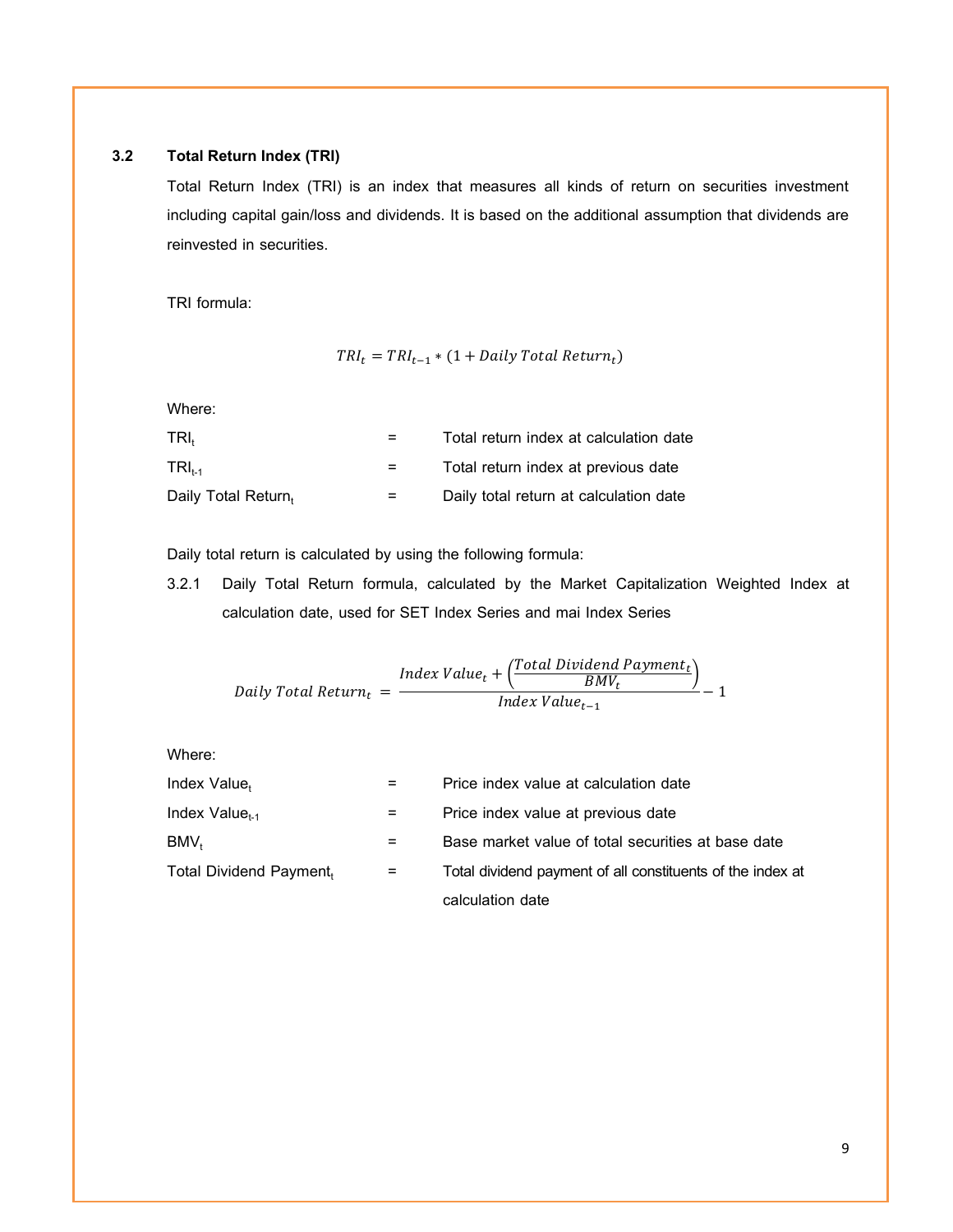3.2.2 Daily Total Return formula, calculated by the Market Capitalization Adjusted-Weighted Index at base date, used for SETCLMV, SETHD, SETTHSI and SETWB Index Series

$$
Daily \ Total \ Return_{t} = \frac{Index \ Value_{t} + \left(\frac{Adjusted \ Total \ Dividend \ Payment_{t}}{Adjusted \ BMV_{t}}\right)}{Index \ Value_{t-1}} - 1
$$

Where:

| Index Value,              | $=$ Price index value at calculation date                                                     |
|---------------------------|-----------------------------------------------------------------------------------------------|
| Index Value $_{t-1}$      | = Price index value at previous date                                                          |
| Adjusted BMV <sub>t</sub> | = Base market value of total securities, weighted by other                                    |
|                           | variables at calculation date                                                                 |
|                           | Adjusted Total Dividend Payment, $=$ Total dividend payment of all constituents of the index, |
|                           | weighted by the other variables at calculation date                                           |

Adjusted Total Dividend Payment<sub>t</sub> formula:

$$
\textit{Adjusted Total Dividend Payment}_{t} = \sum_{i=1}^{n} (Total Dividend Payment_{it} \times other\ variable_{it})
$$

Where

| Total Dividend Payment <sub>it</sub> | $=$ Total dividend payment of all constituents of the index at |
|--------------------------------------|----------------------------------------------------------------|
|                                      | calculation date                                               |
| Others Variables $_{\rm it}$         | = Other variables for the weighted calculation of each         |
|                                      | securities at calculation date                                 |

Other variables used for the calculation in the Adjusted Total Dividend Payment<sub>t</sub> for each security in the TRI index can be summarized as shown in the table below.

| Name of Total Return Index | <b>Adjusted Total Dividend Payment</b>   |
|----------------------------|------------------------------------------|
| <b>SETCLMV TRI</b>         | CLMV Exposure Factor X Adjustment Factor |
| <b>SETHD TRI</b>           | Dividend Yield X Adjustment Factor       |
| <b>SETTHSI TRI</b>         | <b>Adjustment Factor</b>                 |
| <b>SETWB TRI</b>           | <b>Adjustment Factor</b>                 |

The dividend figure used here is the amount that the company announced to pay. The types of dividends used are as follows: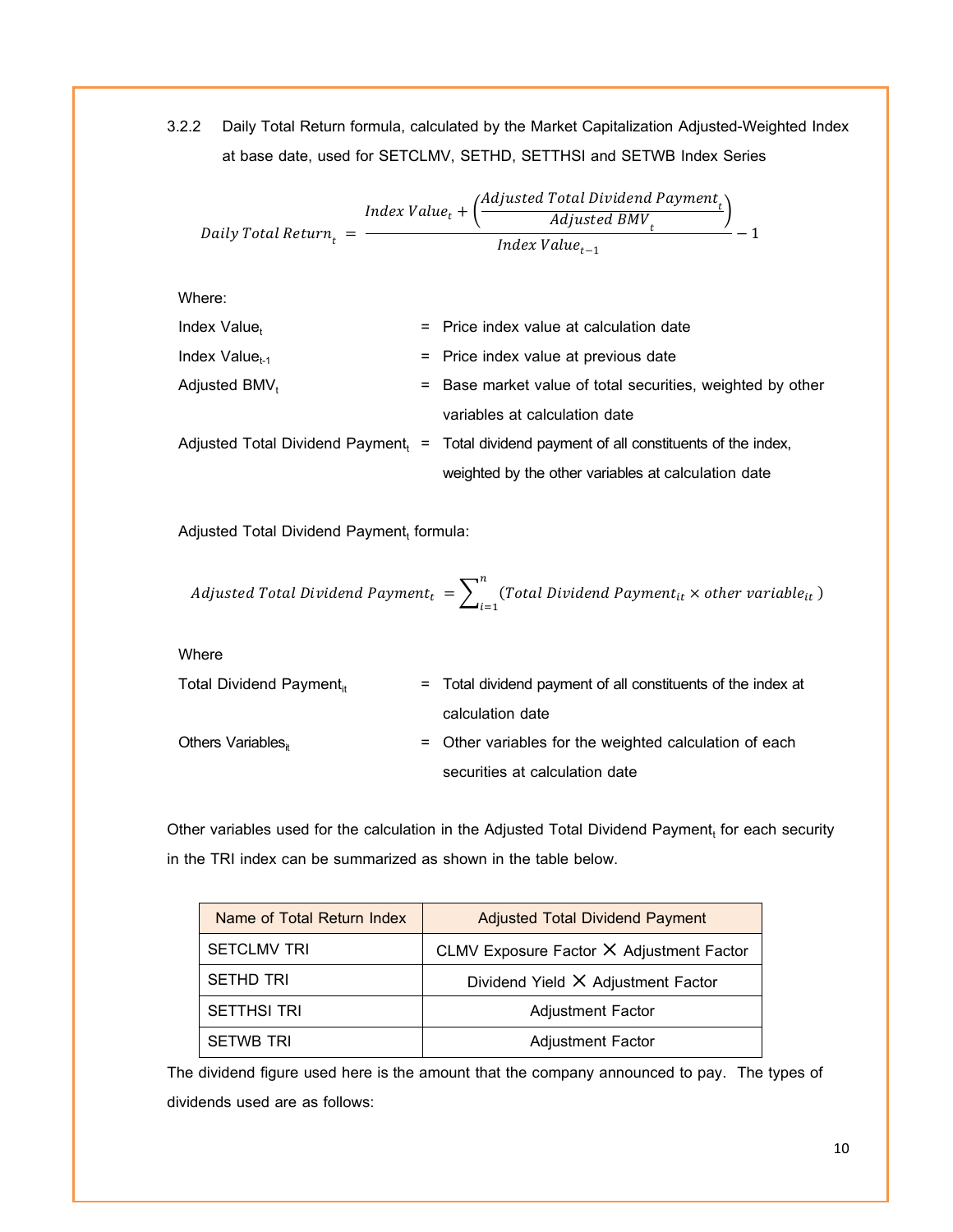- Normal Cash Dividend is paid from net profit of a firm's current performance or from retained earnings.
- Special / Extra Dividend is paid apart from normal cash dividend. Extra dividend occurs when a firm has income from special events.
- Capital Repayment is an event where a firm pays capital back to shareholders.

Remark: Stock Dividend is not included because it is not in the form of cash that can be reinvested.

Timing of reinvestment is based on the assumption that the dividends will be reinvested on the day the constituent is posted the signs. If a constituent has no trading on that date, SET will take dividends into TRI calculation on the first day that the constituent is traded.

| Name of Total Return Index    | <b>Base Date</b>   | <b>Base Point</b> |
|-------------------------------|--------------------|-------------------|
| <b>SET TRI</b>                | January 2, 2002    | 1,000 points      |
| mai TRI                       | September 2, 2002  | 1,000 points      |
| <b>SET Industry Group TRI</b> | December 31, 2003* | $1,000$ points    |
| <b>SET Sector TRI</b>         | January 5, 2004*   | $1,000$ points    |
| mai Industry Group TRI        | December 30, 2014* | $1,000$ points    |
| SET50 TRI                     | January 2, 2003    | $1,000$ points    |
| SET <sub>100</sub> TRI        | April 29, 2005     | 1,000 points      |
| sSET TRI                      | December 30, 2016  | 1,000 points      |
| <b>SETCLMV TRI</b>            | June 29, 2018      | 1,000 points      |
| <b>SETHD TRI</b>              | July 4, 2011       | 1,000 points      |
| <b>SETTHSI TRI</b>            | June 29, 2018      | 1,000 points      |
| <b>SETWB TRI</b>              | March 29, 2019     | $1,000$ points    |

Summary of base date and base point of Total Return Index is as follows:

\* Please see details via [SET's Industry Group and Sector classification](https://www.set.or.th/en/products/index/files/2015-2-19-SET-Industry-Group-Sector-Classification-En.pdf).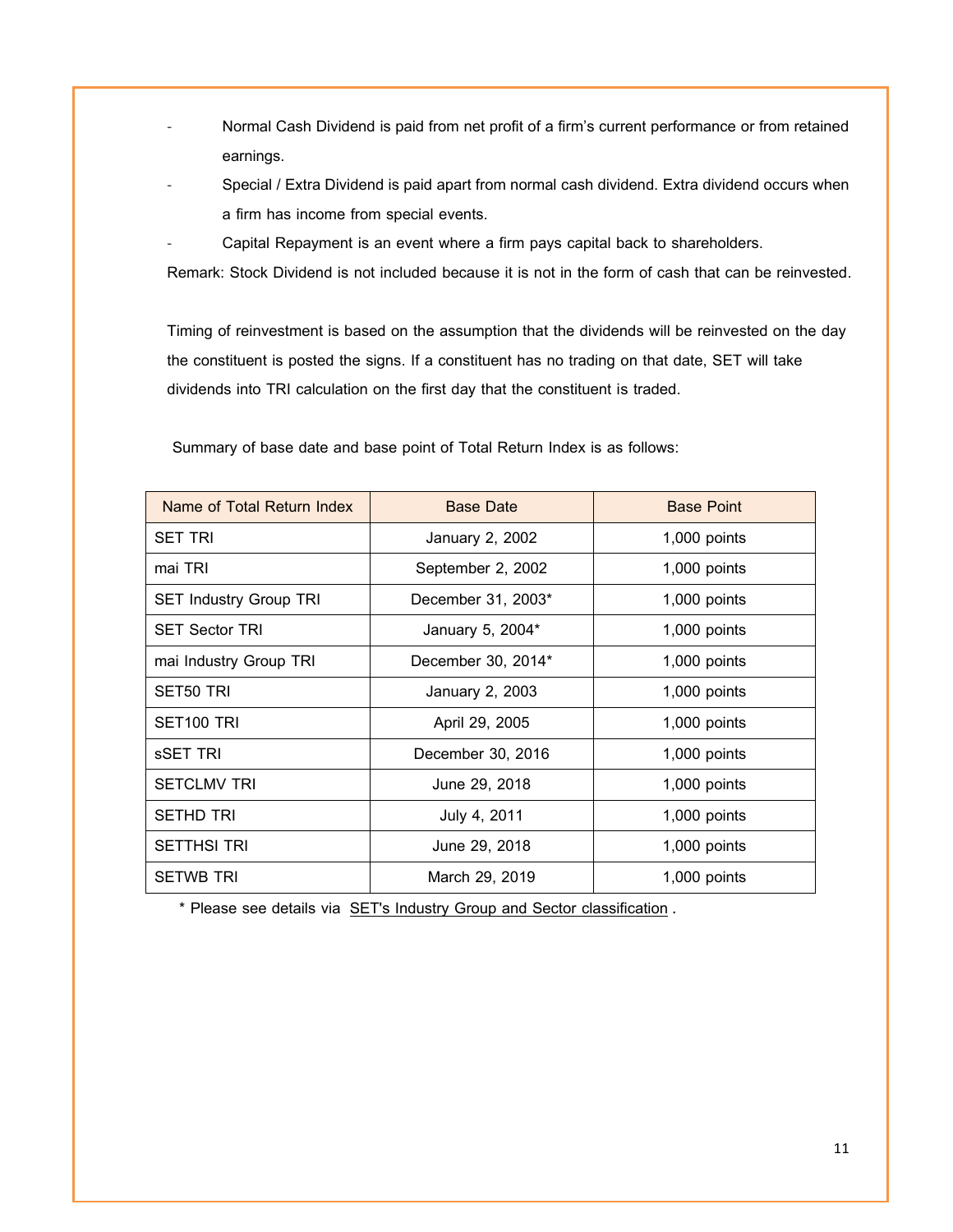# <span id="page-11-0"></span>**3.3 Adjustment of Index Base Value**

In order to make the index truly reflect the price movement of the Index constituents, SET will adjust index base value based on the following principle:

Index after adjustment = Index before adjustment  
\n
$$
\frac{CMV_n}{BMV_n} = \frac{CMV_0}{BMV_0}
$$
\n
$$
BMV_n = BMV_0 \times \frac{CMV_n}{CMV_0}
$$

Where:

| CMV <sub>n</sub> | $=$ | Current market value after adjustment  |
|------------------|-----|----------------------------------------|
| $BMV_{n}$        | $=$ | Base market value after adjustment     |
| $CMV_0$          | $=$ | Current market value before adjustment |
| $BMV_0$          |     | Base market value before adjustment    |

SET will make adjustments in index calculation according to the following events:

- 1) When a new index constituent is added as a result of:
	- o New Issue
	- o Resumed trading of suspended securities by solving the causes of such suspension Change of market
	- o New constituent at periodic review or between periodic review
	- o Change of Industry group or Sector for only Industry group Index or Sector Index, etc.
- 2) When an existing index constituent is removed as a result of:
	- o Delisting
	- o Securities which are suspended for a period of 3 months
	- o Change of market
	- o Constituent removed at periodic review or between periodic review
	- o Change of Industry group or sector for only Industry group Index or Sector Index, etc.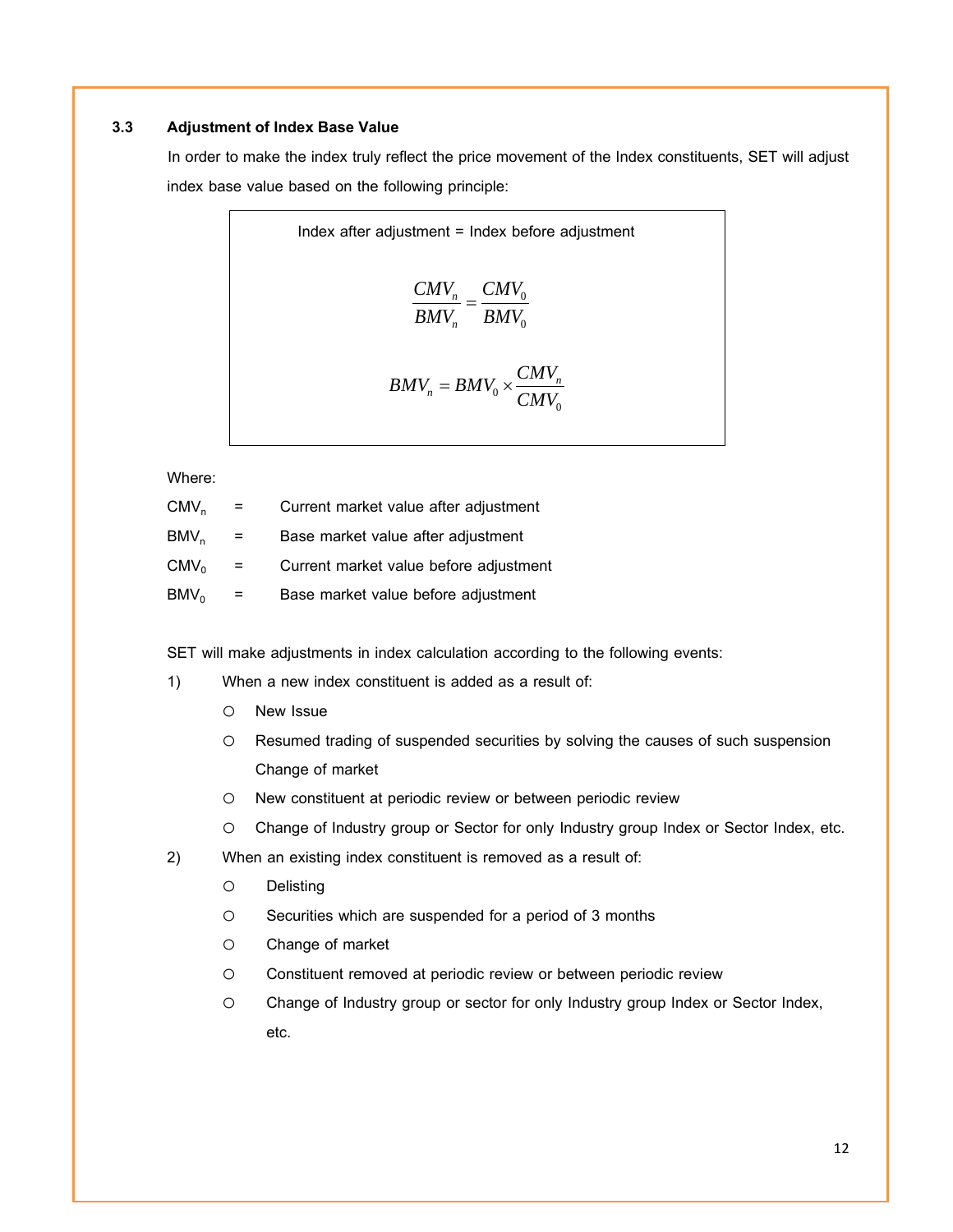- 3) When there are changes in number of shares of index constituents due to capital increase, capital decrease, conversion of debentures to common stocks, exercise of warrants, etc. Exceptional cases are as follows:
	- o Split: no adjustment is made to the base market value, due to the fact that the stock split increases number of listed shares and makes stock price decrease in the same proportion. Thus, market value of such security is unchanged.
	- o Stock dividend: no adjustment is made to the base market value since it is just a transfer of retained earnings to paid-up capital.

Examples of index calculation are in Appendix A.

#### <span id="page-12-0"></span>**3.4 Capped weight adjustment of the Index**

SET will operate the capped weight adjustment of the Index at the first day of each quarter (day T) by using the previous 3 business days' data (T-3) to calculate the Adjustment Factor for distributing the excess constituent weight.

In the case, where the capped weight is not met the criteria, SET Index Committee will consider such event and the decision of SET Index Committee is final.

The capped weight Index can summarize as following

| Name of Index  | Maximum weighted capped per securities |
|----------------|----------------------------------------|
| <b>SETCLMV</b> | 5% maximum                             |
| <b>SETHD</b>   | 10% maximum                            |
| <b>SETTHSI</b> | 5% maximum                             |
| <b>SETWB</b>   | 10% maximum                            |

# <span id="page-12-1"></span>**4. Criterion for Constituents Selection for SET, SET industry group, SET Sector, mai and mai Industry group Index**

# <span id="page-12-2"></span>**4.1. Basic qualifications for securities in the Index**

The eligible securities must be the common stocks that have been listed for incorporating in Thailand (Thai stocks) or listed for incorporating in other countries (foreign stocks). In the case of consideration for the foreign stocks, foreign stocks can either be listed only on SET (primary listed) or listed on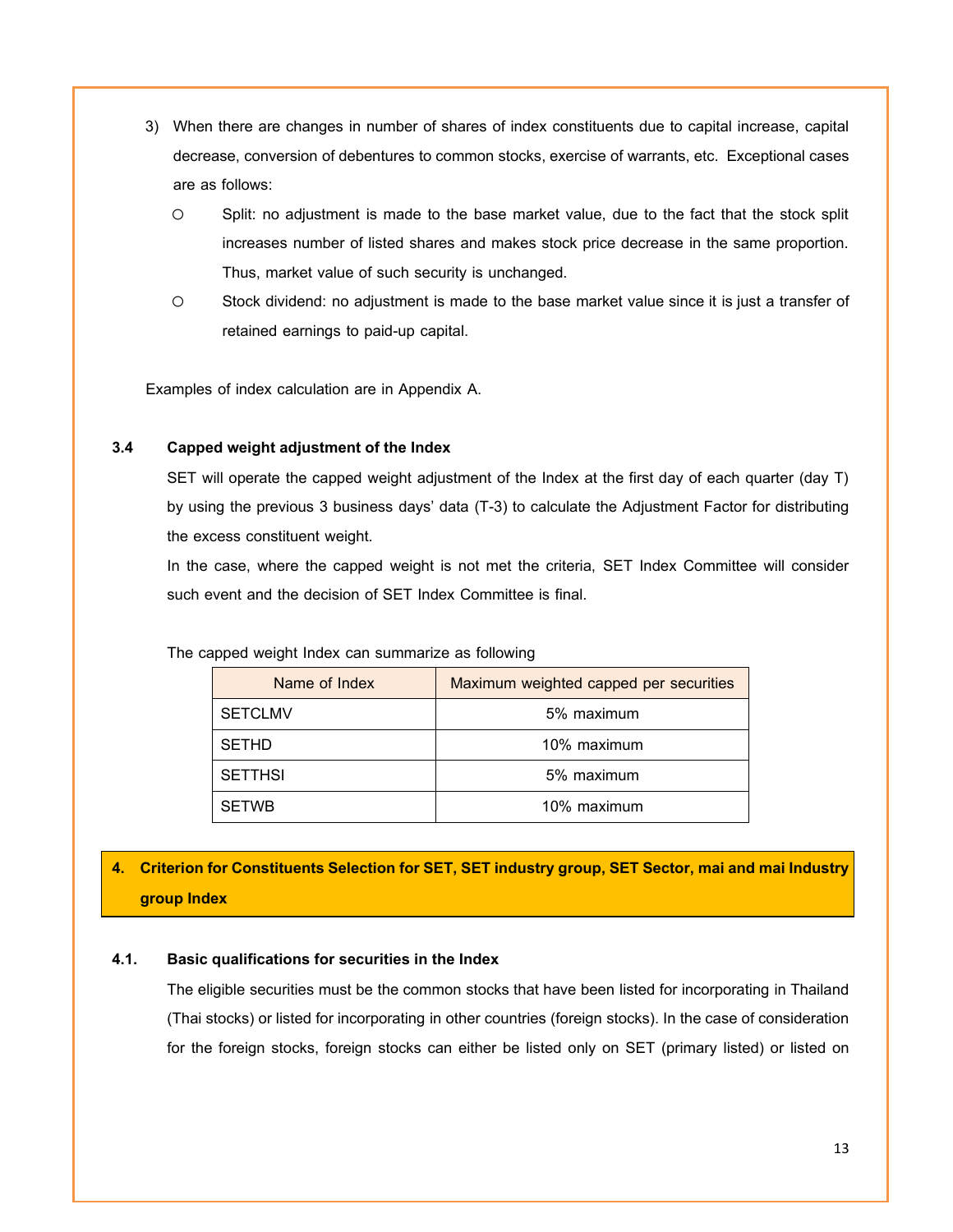SET and other stock exchanges (Dual listed). In addition, the eligible stocks also include the Property Fund & Real Estate Investment Trust (PFUND & REITs) and Infrastructure Fund.

# 4.2 **Trading Suspension Rule**

The security that has been suspended from trading and flagged as "SP" sign for a period of 3 months will be removed from the indices calculations. If the company is able to solve the problems that lead to such trading suspension, SET will include such security in the indices calculations at the end of that resumption date

# <span id="page-13-0"></span>**5. Criteria for Constituents Selection for SET50, SET100, sSET, SETB, SETCLMV, SETHD, SETCLMV and SETTHSI Index**

#### <span id="page-13-1"></span>**5.1. Index Review Period**

The index review is conducted every 6 months: in June (for index calculation during the second half of each year) by using data from June 1 of the previous year until May 31of the year in review, and in December (for index calculation during the first half of the following year) by using data from December 1 of previous year until November 30 of the year in review.

# <span id="page-13-2"></span>**5.2. Basic qualifications for securities in the Index**

- 5.2.1. The eligible securities must be stocks that have been listed for incorporating in Thailand (Thai stocks), or listed for incorporating in other countries (foreign stocks) which has been listed on SET only (primary listed) and has been listed on SET for a minimum of 6 months except stocks being selected according to the SET criteria between periodic reviews.
- 5.2.2. The eligible stocks must not be any of the followings:
	- 5.2.2.1. Likely to be delisted according to SET regulations
	- 5.2.2.2. Undergoing delisting process
	- 5.2.2.3. Being currently suspended (SP) from trading for a long period
	- 5.2.2.4. Having tendency to be suspended for an extended period of time (such as 3 months due to not being able to submit financial statement, etc.)
	- 5.2.2.5. Being stocks of companies that defaulted and/or fail to pay debt yet which may significantly have impact on the financial position of the companies.
	- 5.2.2.6. Being stocks of companies that are bankrupt, in the rehabilitation process, or liquidated.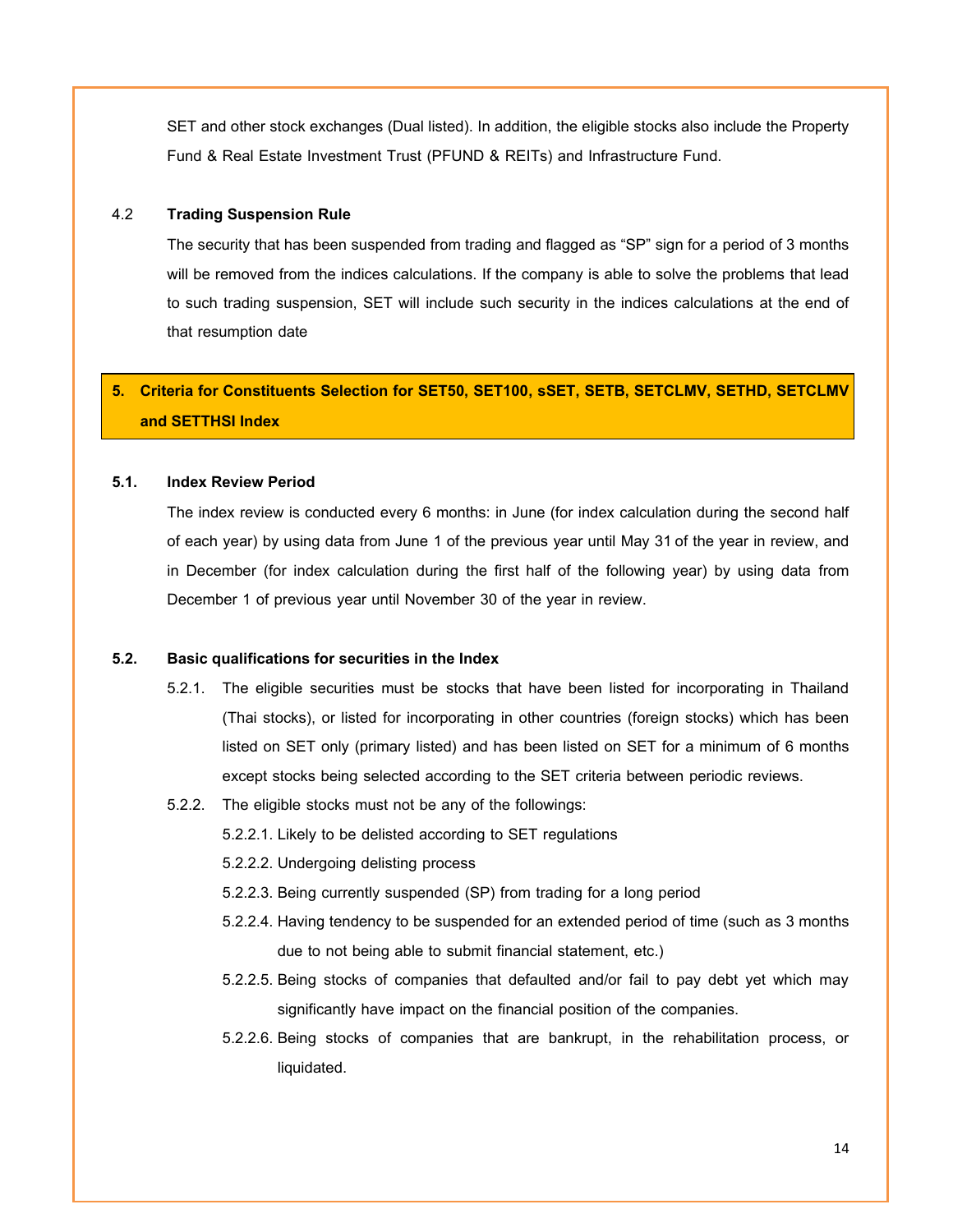5.2.2.7. Being stocks of companies with auditors' opinion on the latest financial statement indicating "disclaimer of opinion" or "adverse opinion" which include the comments for amending and special auditing on the latest or non-specific period of financial statement, from other related regulators.

#### <span id="page-14-0"></span>**5.3. Constituents of SET50 Index and SET100 Index in each periodic review**

- 5.3.1. The eligible stocks must be in the top 200 stocks in terms of average daily market capitalization for the past 3 months. For the stocks selected according to Criteria for Changing of Constituent between the Periodic Review and traded for less than 3 months, the average daily market capitalization from the first trading day will be considered.
- 5.3.2. The eligible stocks must maintain their free-float of no less than20% of the listed company's paid-up capital, by considering the latest data in the index review period.
- 5.3.3. The eligible stocks must have an average monthly trading value of at least 50% of the average monthly trading value of all common stocks in the same month for at least 9 out of the 12 months or at least three-fourths of the securities being traded for less than 12 months but more than 6 months. In the case of the security that has been selected in accordance with the set criteria during the periodic review, the trading value must have also passed such criteria for at least three-fourths of its trading period. However, the trading value during the month that such security was included in the Market Surveillance measure list will be excluded.
- 5.3.4. The eligible stocks must have a monthly turnover ratio of at least 5% of its total listed shares in the same month that the trading value complies with the condition in section 5.3.3.,
- 5.3.5. If the number of eligible stocks is less than 105, SET will take the following criteria:
	- 5.3.5.1. Reduce the percentage of trading value from 50% by 5% at a time. However, the limit will not be less than 20%.
	- 5.3.5.2. Reduce the number of months by 1 month at a time, but not less than 6 months. There is an exception for the new stock being added between the periodic review.

5.3.5.3. Reduce the percentage of trading shares from 5% by 0.5% at a time, butnot less than 1%. However, in order to get a total of 105 stocks, SET may reduce the percentage of trading value, the number of months or the percentage of trading shares according to the consideration of the SET Index Committee.

The top 50 stocks ranked by average daily market capitalization will be chosen for the calculation of the SET50 Index. The top 100 stocks, which include all those in the SET50 Index together with the next 50 stocks, will be used in calculating the SET100 Index.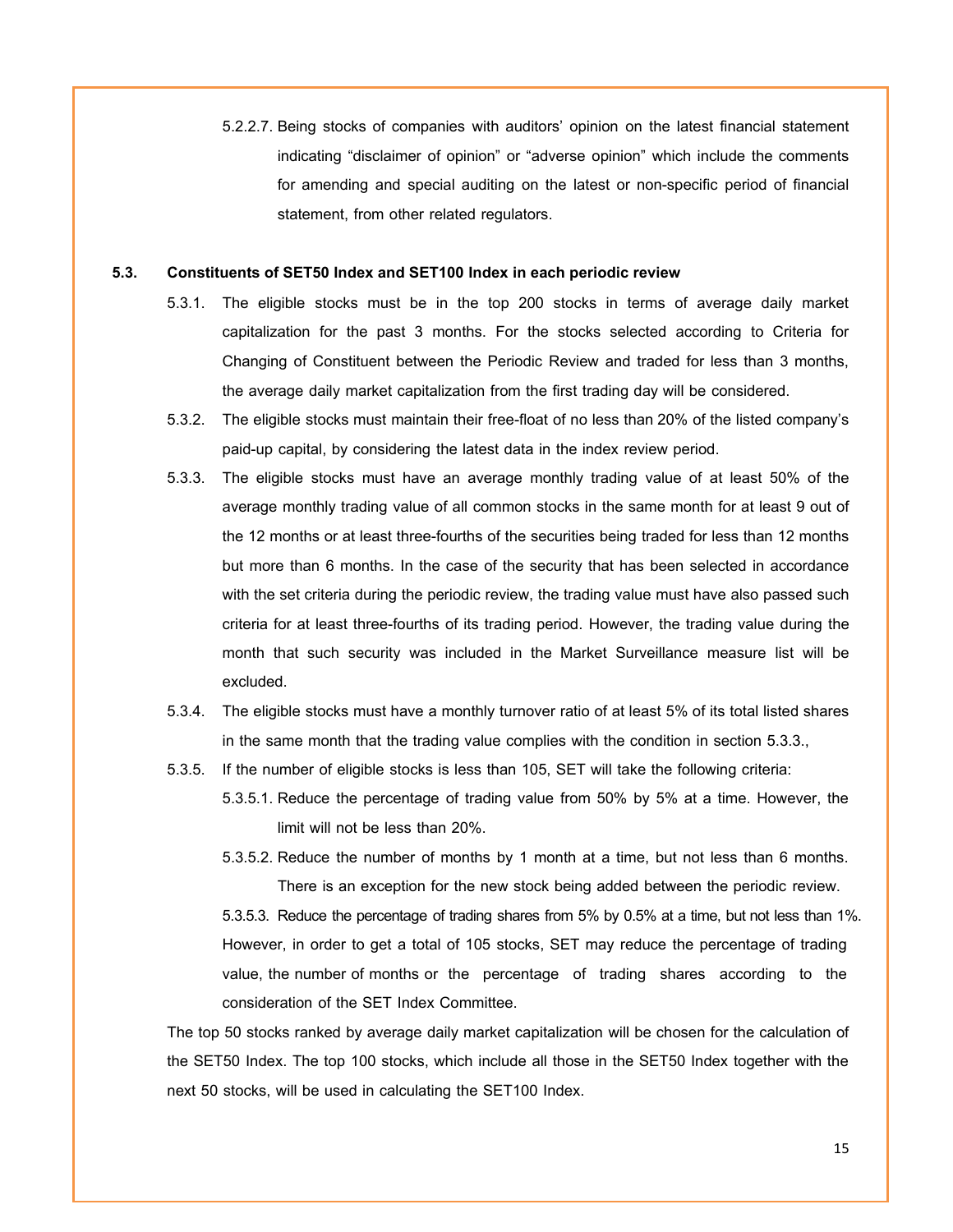#### Reserve List

- Securities ranked # 51 55 will be the reserve stocks for the SET 50 Index.
- Securities ranked # 101 105 will be the reserve stocks for the SET 100 Index.

#### <span id="page-15-0"></span>**5.4. Constituents of sSET Index in each periodic review**

- 5.4.1. The eligible stocks must have cumulative market capitalization coverage between 90%-98% of those of all common stocks on SET that are sorted in descending order by average daily market capitalization for the past 3 months. For the stocks selected according to Criteria for Changing of Constituent between the Periodic Review and traded for less than 3 months, the average daily market capitalization from the first trading day will be considered.
- 5.4.2. The eligible stocks must not be the constituents of the SET 100 Index in the same period.
- 5.4.3. The eligible stocks must maintain their free-float of no less than 20% of the listed company's paid-up capital, by considering the latest data in the index review period.
- 5.4.4. The eligible stocks must have a monthly turnover ratio of at least 0. 5% of its total listed shares for at least 9 out of the 12 months, or at least three-fourths of the trading period for stocks traded less than 12 months. However, the turnover ratio in the months that such security was included in the Market Surveillance measure list will be excluded.

All stocks that have passed the above criteria will become sSET Index constituents.

#### <span id="page-15-1"></span>**5.5. Constituents of SETCLMV Exposure Index in each periodic review**

- 5.5.1. The eligible stocks must have the revenue from CLMV countries (Cambodia, Laos, Myanmar, and Vietnam) at least 10% of the company's total revenue, or must have the revenue from CLMV countries of at least THB 100 million, taking into consideration published data in the appendix of the latest financial statement, the latest 56-1 form and the data of SET surveys showing revenue of Thai listed companies operating in CLMV.
- 5.5.2. The eligible stocks must have the minimum average daily market capitalization at 5,000 million Baht for the past 3 months. For the stocks selected according to Criteria for Changing of Constituent between the Periodic Review and traded for less than 3 months, the average daily market capitalization from the first trading day will be considered.
- 5.5.3. The eligible stocks must maintain their free-float of no less than20% of the listed company's paid-up capital, by considering the latest data in the index review period.
- 5.5.4. The eligible stocks must have a monthly turnover ratio of at least 0.5% of its total listed shares for at least 9 out of the 12 months, or at least three-fourths of the trading period but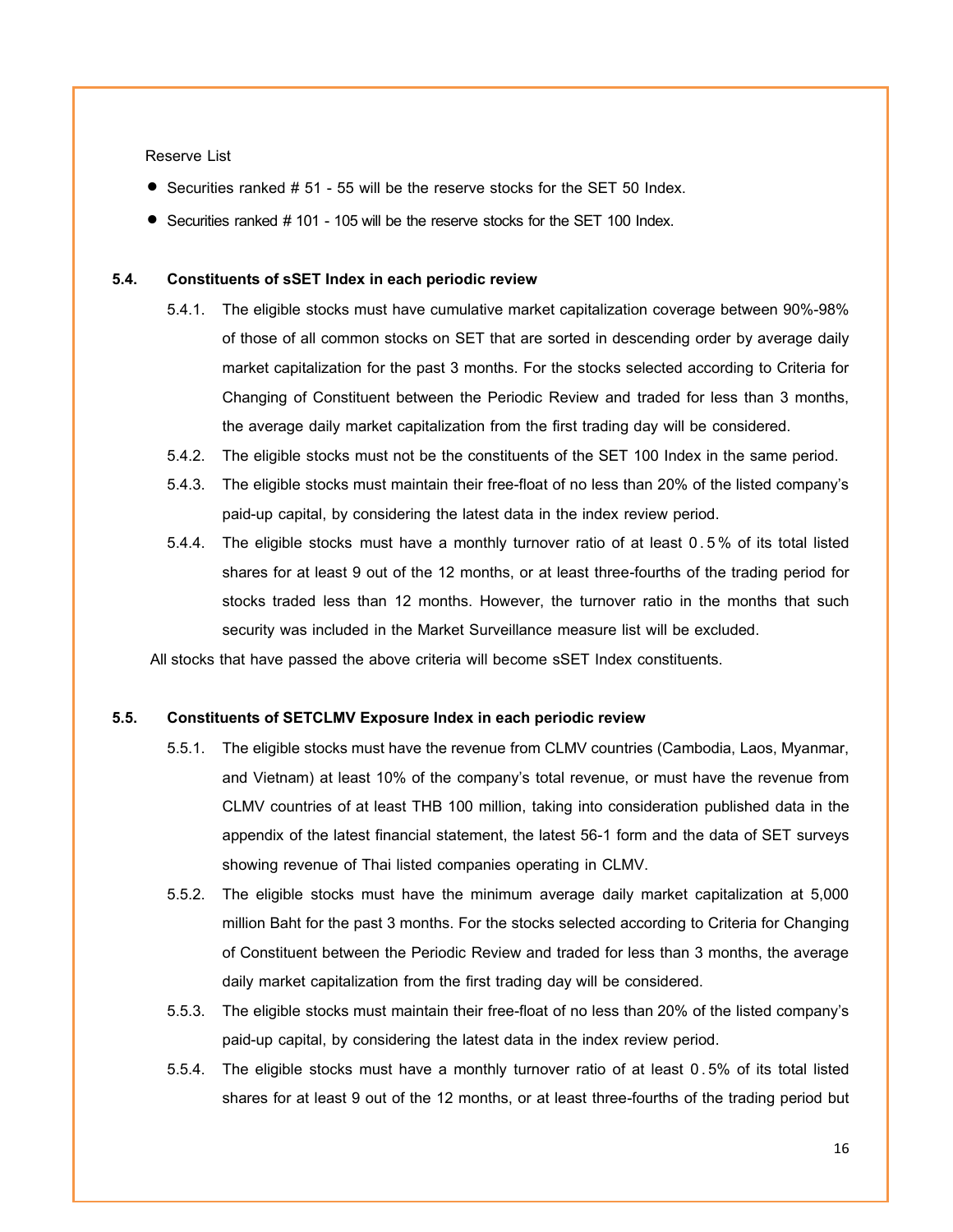not less than 6 months for stocks traded less than 12 months. However, the turnover ratio in the months that such security was included in the Market Surveillance measure list will be excluded.

All stocks that have passed the above criteria will become SET CLMV Exposure Index constituents.

#### <span id="page-16-0"></span>**5.6. Constituents of SET High Dividend 30 Index in each periodic review**

- 5.6.1. The eligible securities must be the constituents of the SET 100 Index in the same period.
- 5.6.2. The eligible securities must be stocks that have paid dividends continuously, by taking into consideration their financial data of 3 accounting periods, as follows:
	- 5.6.2.1. As a listed company, cash dividends (excluding special dividends) are paid continuously for the last three years.
	- 5.6.2.2. Average 3-year dividend payout ratio is no more than 100%.
- 5.6.3. If the number of eligible stocks is less than 35, SET will decrease the number of years from 3 years by 1 year at a time. However, the minimum year must not be less than 1 year. In order to get a total of 35 stocks, SET may implement any other criteria that the SET Index Committee deems appropriate.

The stocks that have passed the above criteria will be ranked in descending order by the average daily dividend yield for the past 3 months during the periodic review. The top 20 constituents will be included in the calculation of the SET High Dividend 30 Index. The next 10 constituents are then selected from rankings # 21-40. The existing constituents of SET High Dividend 30 Index will get the first priority. After that the rest in ranking will be considered until there are 30 constituents.

Reserve lists are securities ranked # 31 – 35*.*

#### <span id="page-16-1"></span>**5.7. Constituents of SET THSI Index in each periodic review**

- 5.7.1. The eligible stocks must be in the latest Thailand Sustainability Investment (THSI) list.
- 5.7.2. The eligible stocks must have the minimum average daily market capitalization at 5,000 million Baht for the past 3 months. For the stocks selected according to Criteria for Changing of Constituent between the Periodic Review and traded for less than 3 months, the average daily market capitalization from the first trading day will be considered.
- 5.7.3. The eligible stocks must maintain their free-float of no less than20% of the listed company's paid-up capital, by considering the latest data in the index review period.
- 5.7.4. The eligible stocks must have a monthly turnover ratio of at least 0.5% of its total listed shares for at least 9 out of the 12 months, or at least three-fourths of the trading period but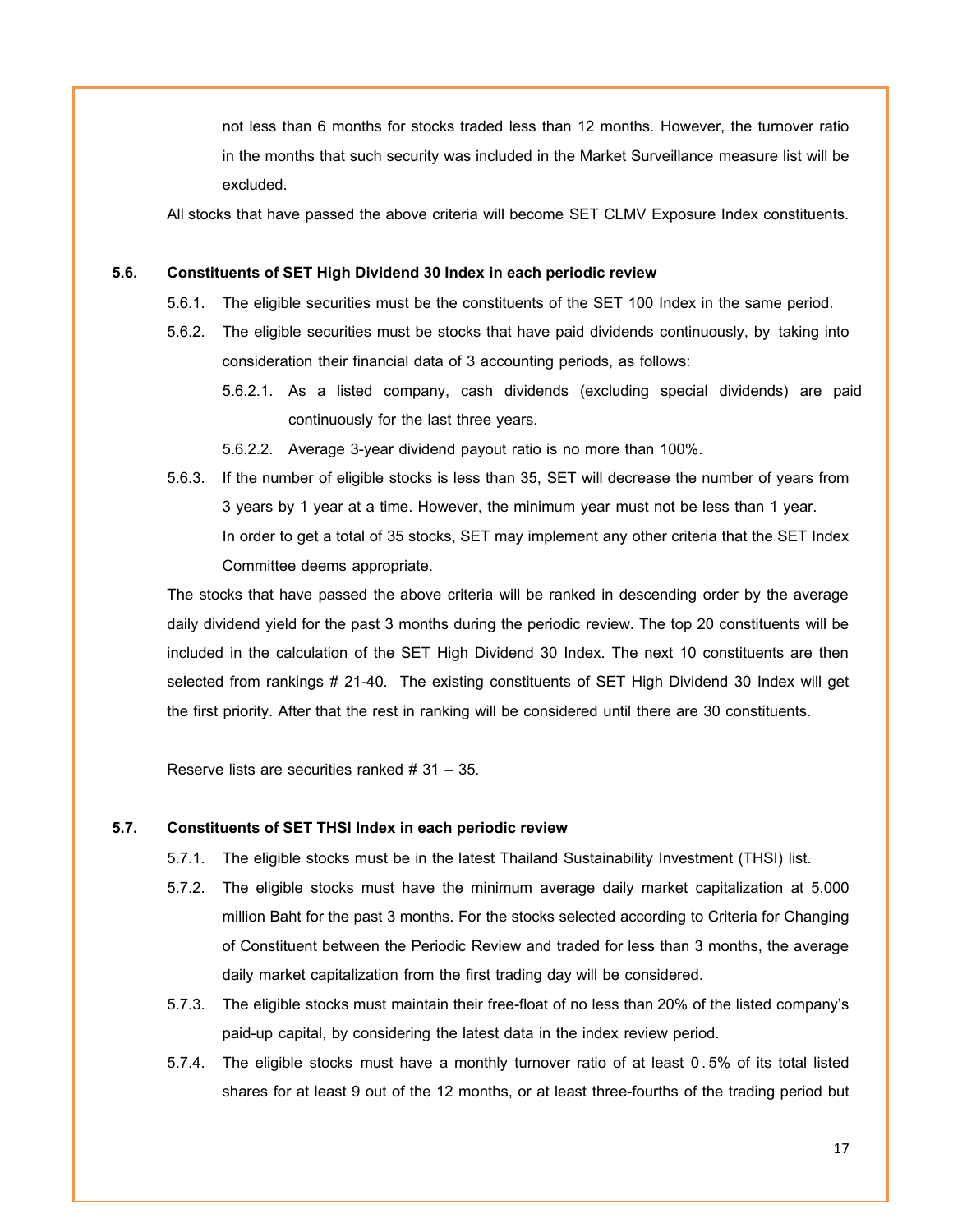not less than 6 months for stocks traded less than 12 months. However, the turnover ratio in the months that such security was included in the Market Surveillance measure list will be excluded.

All stocks that have passed the above criteria will become SET THSI Index constituents.

#### <span id="page-17-0"></span>**5.8. Constituents of SET Well-Being Index (SETWB) in each periodic review**

- 5.8.1. The eligible stocks must be in these 7 sectors; Agribusiness, Commerce, Fashion, Food and Beverage, Health Care Service, Tourism & Leisure and Transportation & Logistics.
- 5.8.2. The eligible stocks must maintain their free-float of no less than20% of the listed company's paid-up capital, by considering the latest data in the index review period.
- 5.8.3. The eligible stocks must have a monthly turnover ratio of at least 0.5% of its total listed shares for at least 9 out of the 12 months during the evaluation period, or at least threefourths of the trading period but not less than 6 months for stocks traded less than 12 months. However, the turnover ratio in the months that such security was included in the Market Surveillance measure list will be excluded.
- 5.8.4. The eligible securities must be profitable for at least 2 out of 3 years, taking into consideration the consolidated financial statements in the past three years.
- 5.8.5. If the number of eligible stocks is less than 35, SET will decrease the number of the trading months by 1 month at a time, but not less than 6 months. In order to get a total of 35 stocks, SET may implement any other criteria that the SET Index Committee deems appropriate.

The top 30 stocks ranked by the daily average market capitalization for  $1 - 30$  will be selected as constituents for the calculation of the SETWB Index.

#### Reserve List

Securities ranked # 31 - 35 will be the reserve stocks for the SET WB Index.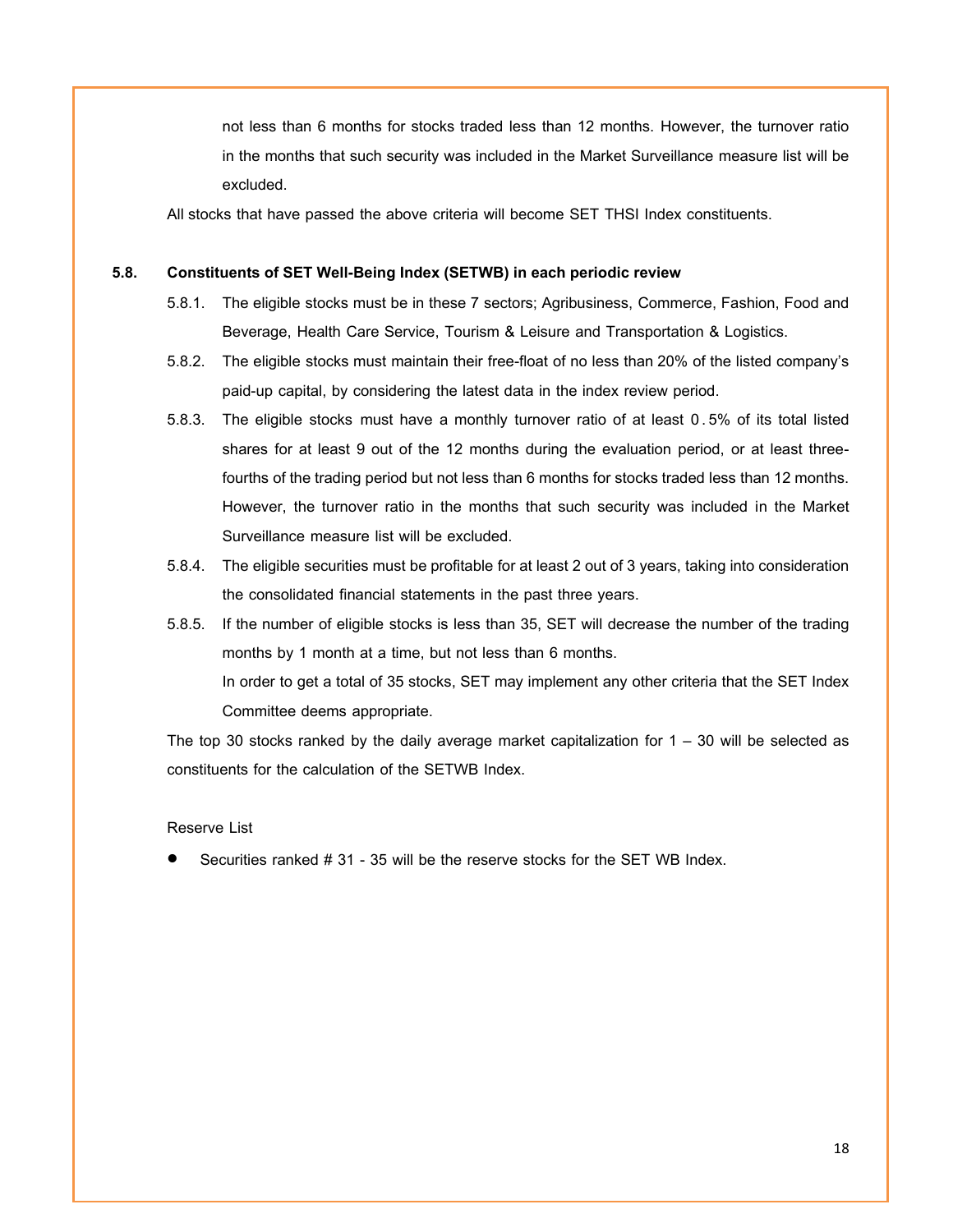#### <span id="page-18-0"></span>**5.9. Criteria for Changing of Constituents between the Periodic Review**

- 5.9.1. New Issue
	- 5.9.1.1. A new listed company will be included in SET50 Index or SET 100 Index calculation between the periodic review, if the new listed company is large in size, for example, its market capitalization is expected to be greater than 1% of SET Index's total market capitalization, or it is expected to be as large as one of the top 20 of the SET50 or SET100 constituents.
	- 5.9.1.2.The New Issue does not include the new listed company which results from restructuring, merger & acquisition with the existing listed company as shown insection 5.9.2.
	- 5.9.1.3.The new company will be included in the index effective on its third business day (T+3) after the first trading day (T). In this process, the stock with lowest ranking by market capitalization will be removed to the reserve list.
	- 5.9.1.4.There is no adjustment for sSET Index, SETCLMV Index, SETHD Index, SETTHSI and SETWB Index
- 5.9.2. Mergers & Acquisitions, Takeovers, and Complex Corporate Restructurings
	- 5.9.2.1. If the above corporate events are carried out between the stocks in the SET50 Index or SET100 Index or sSET Index or SETCLMV Index or SETHD Index or SETTHSI Index or SETWB Index the company resulting from the events will remain in the same index. The reserve list will be selected to maintain the number of constituents in the SET50 Index, SET100 Index, SETHD Index and SETWB Index.
	- 5.9.2.2. In case the above corporate events are carried out between the SET50 Index or SET100 Index or sSET Index or SETCLMV Index or SETHD Index or SETTHSI Index or SETWB Index and non-constituents:
		- 5.9.2.2.1. If the existing constituent of the SET50 Index or SET100 Index or sSET Index or SETCLMV Index or SETHD Index or SETTHSI Index or SETWB Index is still a listed stock, it can still be in the SET50 Index or SET100 Index or sSET Index or SETCLMV Index or SETHD Index or SETTHSI Index or SETWB Index as before.
		- 5.9.2.2.2. If the existing constituent of the SET50 Index or SET100 Index or sSET Index or SETCLMV Index or SETHD Index or SETTHSI Index or SETWB Index is not a listed stock anymore, the resulting company that applies for listing will replace such constituent in the SET50 Index or SET100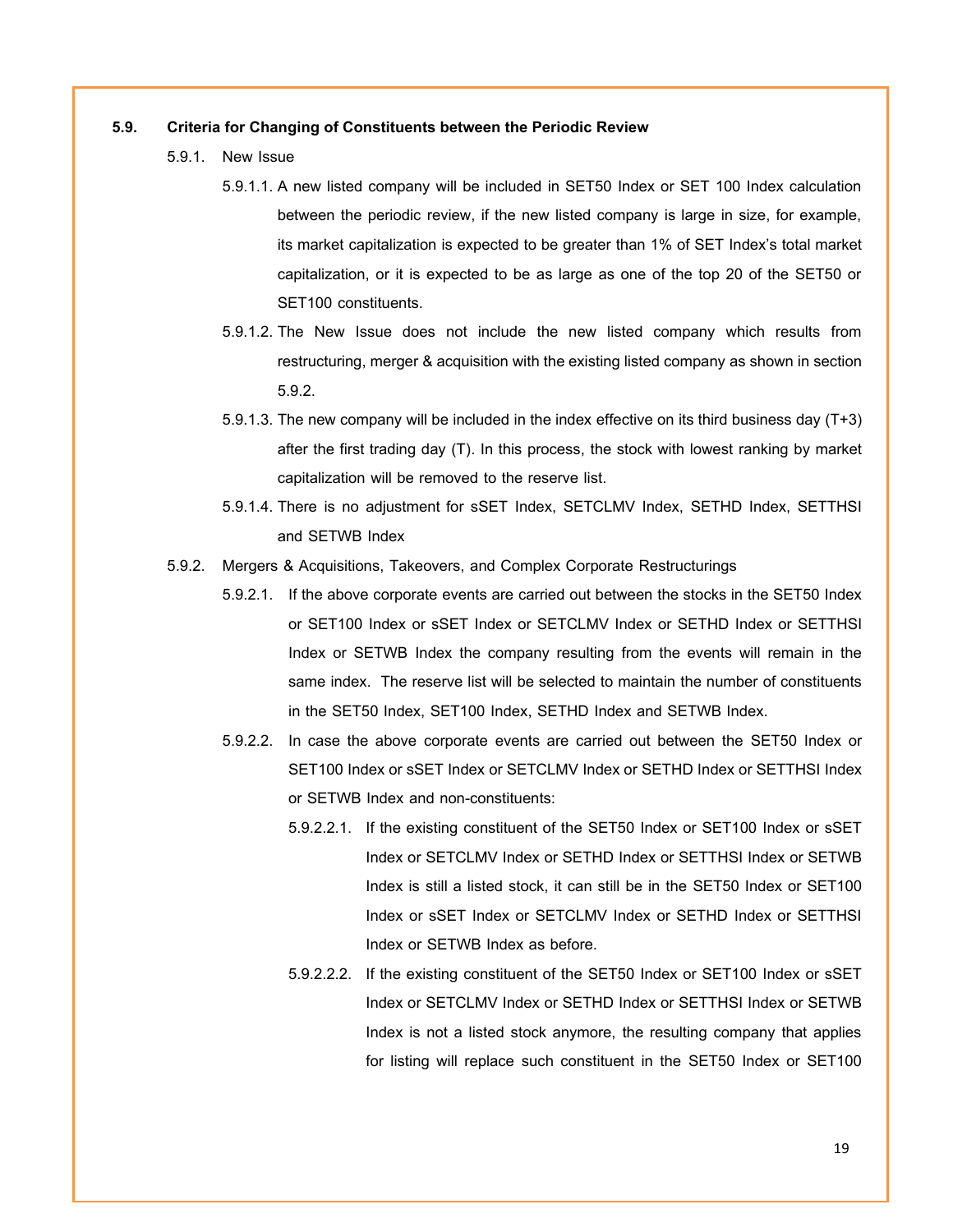Index or sSET Index or SETCLMV Index or SETHD Index or SETTHSI Index or SETWB Index at the end of its first trading day.

- 5.9.2.3. If the restructuring of the SET50 Index or SET100 Index or sSET Index or SETCLMV Index or SETHD Index or SETTHSI Index or SETWB Index constituent has caused split or spin off into two or more companies and the constituent of the SET50 Index or SET100 Index or sSET Index or SETCLMV Index or SETHD Index or SETTHSI Index or SETWB Index is still a listed stock, it can still be in the SET50 Index or SET100 Index or sSET Index or SETCLMV Index or SETHD Index or SETTHSI Index or SETWB Index as before.
- 5.9.2.4. If any constituent resulting from 5.9.2 has free float less than 20%, it will be removed from the index calculations and be replaced by the reserve list so as to maintain the number of constituents in the SET50 Index, SET100 Index, SETHD Index and SETWB Index.
- 5.9.2.5. Any other cases will be considered by the SET Index Committee.
- 5.9.3. Trading Suspension for Long Period

If a constituent of the SET50 Index or SET100 Index or sSET Index or SETCLMV Index or SETHD Index or SETTHSI Index or SETWB Index is suspended from trading (SP sign) for 20 business days or more, SET will review monthly and remove that constituent from the index calculation.

5.9.4. Constituents that will be removed from the index calculation of SET50 Index or SET100 Index or sSET Index or SETCLMV Index or SETHD Index or SETTHSI Index or SETWB Index.

If a constituent of the SET50 Index or SET100 Index or sSET Index or SETCLMV Index or SETHD Index or SETTHSI Index or SETWB Index is one of the followings, SET will remove the constituent by notifying the date of change in advance.

- 5.9.4.1. Being stocks of companies that defaulted and/or fail to pay debt yet which may significantly have impact on the financial position of the companies.
- 5.9.4.2. Being stocks of companies that are bankrupt, in the rehabilitation process, or liquidated.
- 5.9.4.3. Being stocks of companies with auditors' opinion on the latest financial statement indicating "disclaimer of opinion" or "adverse opinion" which include the comments for amending and special auditing on the latest or non-specific period of financial statement, from other related regulators.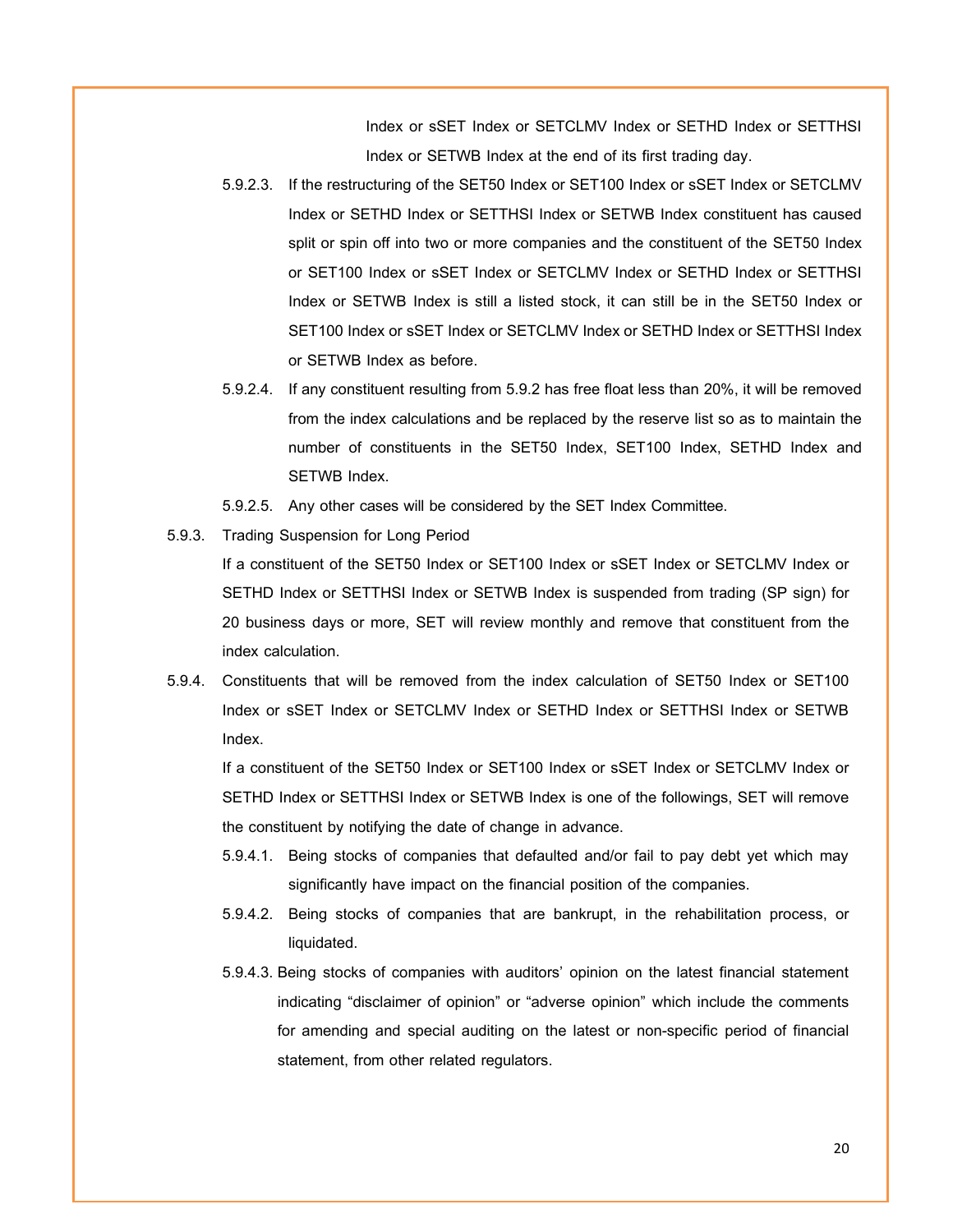#### <span id="page-20-0"></span>**5.10. Undertaking due to Changing of Constituent between the Periodic Review**

- 5.10.1. When the stock is added as a constituent in SET50 Index or SET100 Index or sSET Index or SETCLMV Index or SETHD Index or SETTHSI Index or SETWB Index, causing the removal of constituent from such index to the reserve list, SET will take out the constituent with the smallest market capitalization at closing price of the third business day before the day of removing the constituent from the calculations. The removed SET100 Index stock will not be added in the sSET Index calculation.
- 5.10.2. Selection from the reserve list to replace the removed constituent to maintain the number of constituents in the index.
	- 5.10.2.1. SET will choose the reserve stock of SET50 index or SET100 index or SETWB Index with highest market capitalization at the closing date 3 business days before removing the constituent from the calculations.
	- 5.10.2.2. SET will choose the reserve stock of SETHD Index with highest dividend yield calculated at the latest periodic review.
	- 5.10.2.3. If reserve stocks are not enough, it will be under the consideration of the SET Index Committee in order to maintain the number of constituents in the index.
	- 5.10.2.4. If the reserve list of SET100 Index becomes the constituent of such Index, the stock will be removed from the sSET Index calculation.
- 5.10.3. SET will announce the change in the constituents of the SET50 Index or SET100 Index or sSET Index or SETCLMV Index or SETHD Index or SETTHSI Index or SETWB Index in advance of implementation.

In any event that the selection of SET50 Index or SET100 Index or sSET Index or SETCLMV Index or SETHD Index or SETTHSI Index or SETWB Index needs interpretation of the pre-defined criteria; or that the criteria is not completely specified or do not cover, SET Index Committee will consider such event and the decision of SET Index Committee is final.

# <span id="page-20-1"></span>**Definition of Key Terms**

SET defines important definition in [Key Statistics and Financial Ratio](http://www.set.or.th/th/market/files/SET_Formula_Glossary.pdf) Manual Guideline so that investors can use for making investment decision.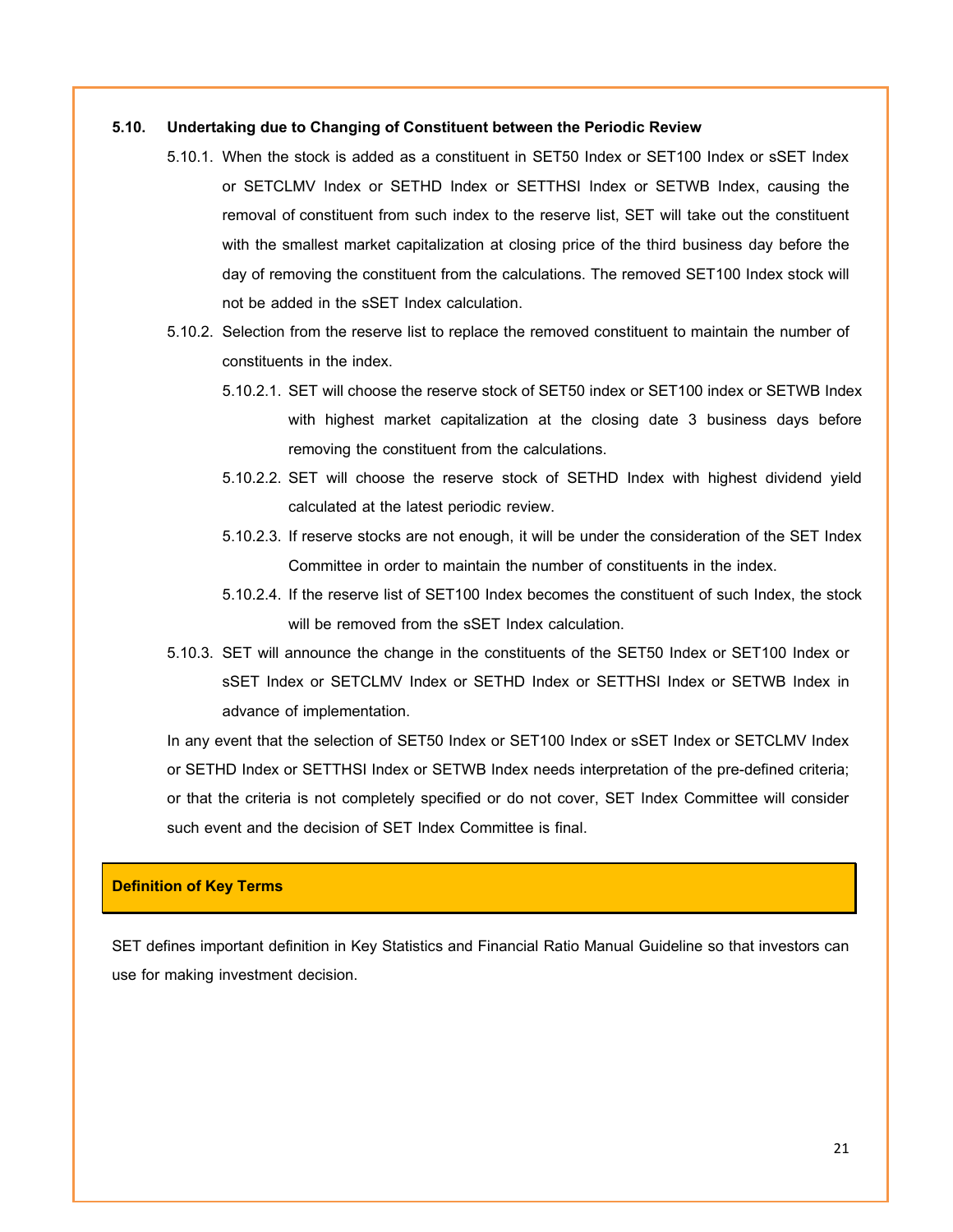#### <span id="page-21-0"></span>**Disclaimer**

This document is provided for giving information to investors. It is not for investment advice or legal opinion. SET shall not be responsible for authentication of information, including for damage caused by using or referring or disseminating a part or all of information. Moreover, SET has the rights to change or amend the contents of this document as appropriate.

Information that shows in this document no matter wording, picture, content, formula or other components is legally owned by SET. If any person makes a copy or adapts or publishes or does other acts in terms of commercial or for his / her own benefit and purpose with no permission is granted by SET, SET reserves the rights to take action according to the law.

This English version is not an officially accurate translation of the original Thai document. In any cases where differences arise between the English version and the original Thai version, the original Thai document will prevail.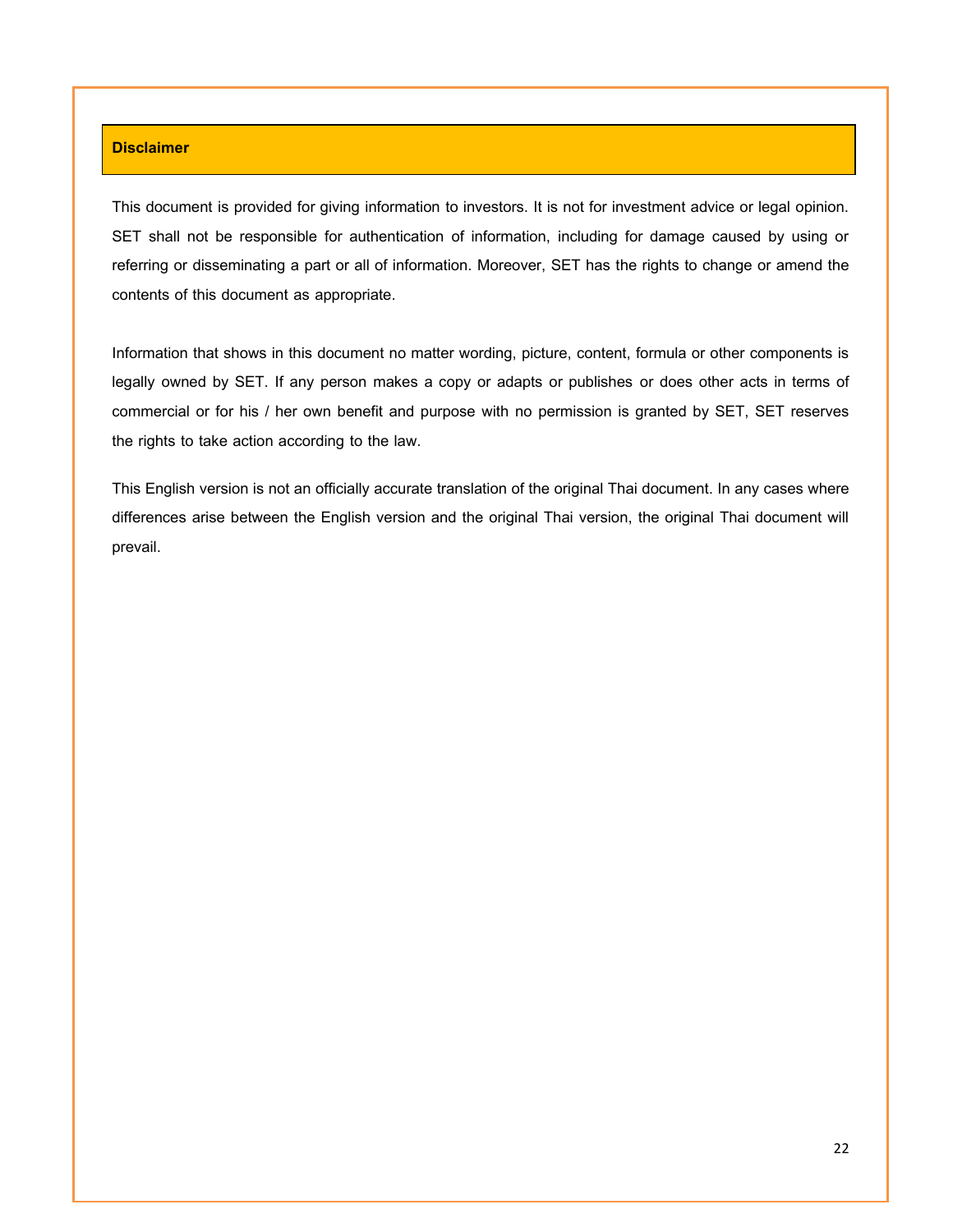<span id="page-22-0"></span>**Appendix A – Examples of Index Calculation** 

Day 1. Base date

Assumption: There are 3 listed companies.

Stock A: 100,000 shares, par value = THB100, market price = THB110

Stock B: 300,000 shares, par value = THB100, market price = THB160

Stock C: 200,000 shares, par value = THB100, market price = THB120

Base Index = 
$$
\frac{CMV}{BMV} \times 100
$$
  
= 
$$
\frac{\sum_{i=1}^{n} P_{ii} Q_{ii}}{\sum P_{io} Q_{io}} \times 100
$$

 $\frac{(110 \times 100,000) + (100 \times 300,000) + (120 \times 200,000)}{(110 \times 100,000) + (160 \times 200,000) + (120 \times 200,000)} \times 100$  $(110 \times 100,000) + (160 \times 300,000) + (120 \times 200,000)$ (110 100,000) (160 300,000) (120 200,000)  $\times$ 100,000) + (160  $\times$ 300,000) + (120  $\times$  $\times$ 100,000) + (160  $\times$ 300,000) + (120  $\times$ 

$$
= \frac{83,000,000}{83,000,000} \times 100
$$

 $= 100$ 

### Day 2. Change in market prices

The market prices of A, B and C change to THB 120, THB 170 and THB 110, respectively. The Index then becomes:

$$
Index (2) = \frac{CMV_n}{BMV_n} \times 100
$$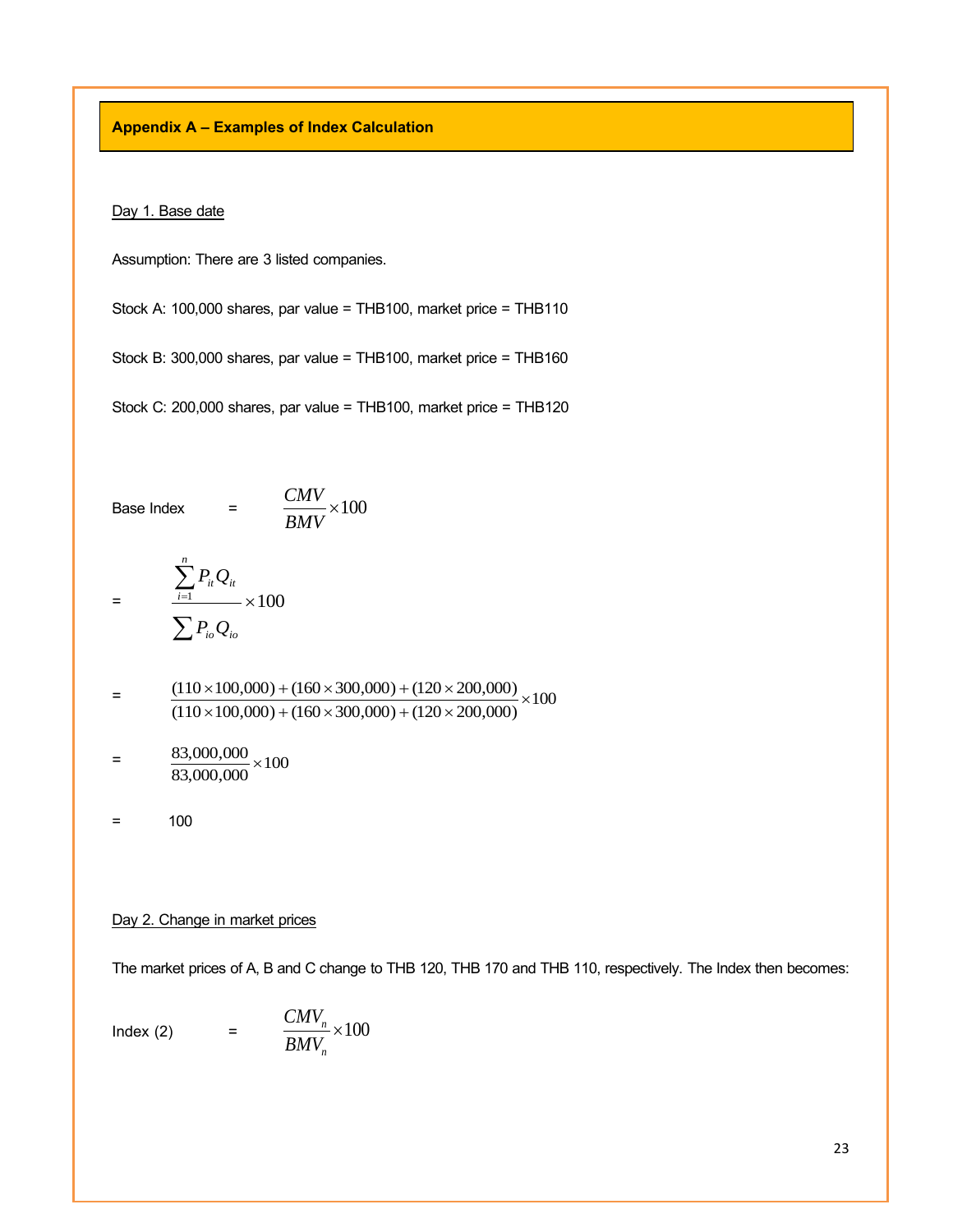$$
= \frac{(120 \times 100,000) + (170 \times 300,000) + (110 \times 200,000)}{83,000,000} \times 100
$$
  
= 
$$
\frac{85,000,000}{83,000,000} \times 100
$$
  
= 102.41

#### Day 3. New listing of stock D

The market prices of A, B and C change to THB 110, THB 170 and THB 120, respectively. In addition, stock D is a newly listed stock today, with 150,000 shares and closing price of THB 140.

When a new stock is listed or any stock is added in the Index, the number of listed stocks and the market value will be affected. SET will adjust the Base Market Value (BMV) by using the closing price of that stock on the first trading day. However, the price movement of stock D is not included in the index during the first trading day. At the end of Day 3, the Index then becomes:

Index (3)  $=$   $\frac{CMV_n}{DMV} \times 100$ *BMV CMV*

> $= \frac{(110 \times 100,000) + (170 \times 300,000) + (120 \times 200,000)}{00000000} \times 100$ 83,000,000 86,000,000

$$
= \frac{86,000,000}{83,000,000} \times 100
$$

*n n*

 $=$  103.61

Then, the BMV for Index on Day 4 will be: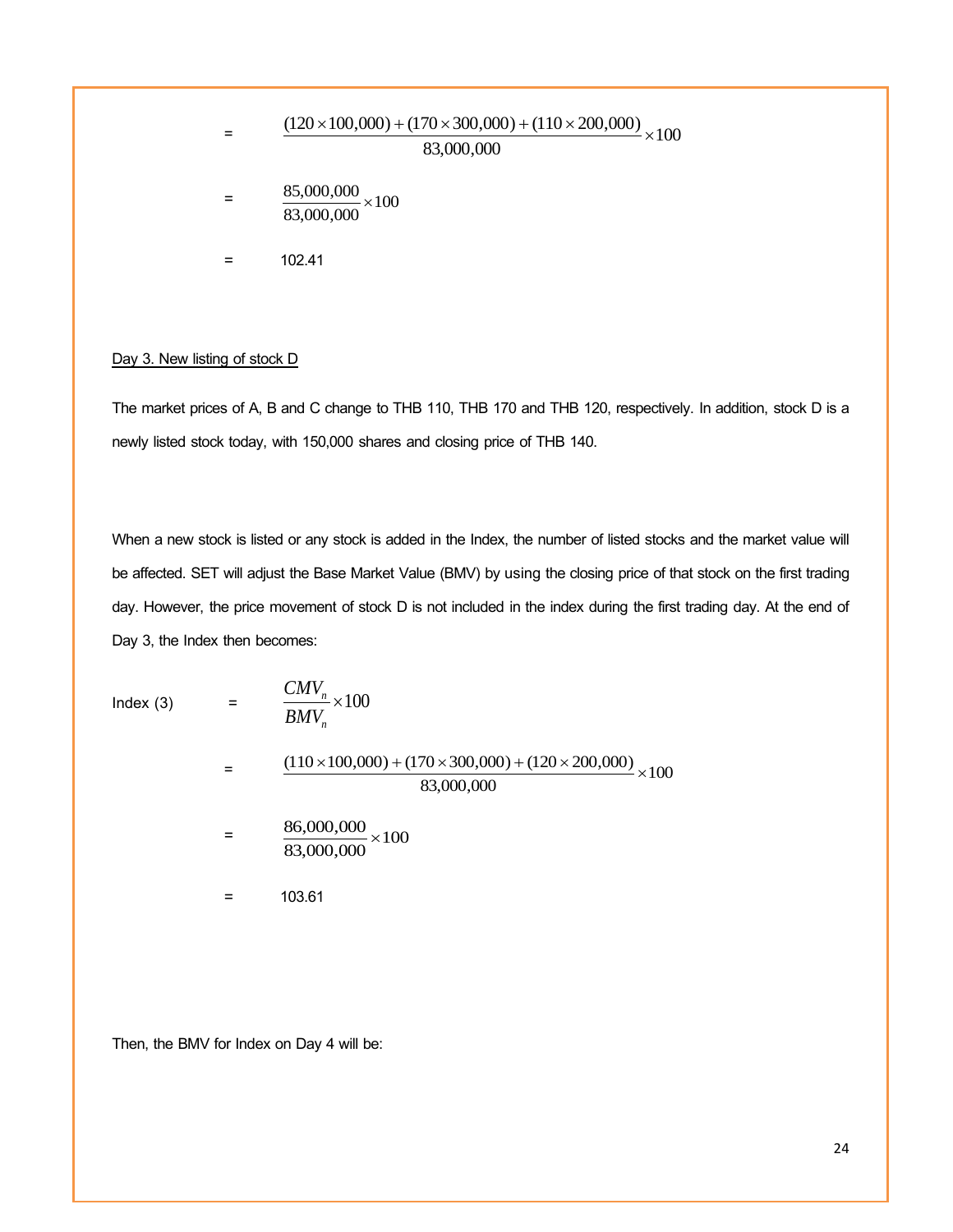$BMV_n$  =

$$
= BMV_0 \times \frac{CMV_n}{CMV_0}
$$
  
= 83,000,000 ×  $\frac{(110 \times 100,000) + (170 \times 300,000) + (120 \times 200,000) + (140 \times 150,000)}{(110 \times 100,000) + (170 \times 300,000) + (120 \times 200,000)}$ 

$$
= 83,000,000 \times \frac{107,000,000}{86,000,000}
$$

 $= 103,267,441$ 

The comparison of Index between before and after the adjustment is as follows:

$$
\frac{CMV_n}{BMV_n} = \frac{CMV_0}{BMV_0}
$$
  

$$
\frac{107,000,000}{103,267,441} = \frac{86,000,000}{83,000,000}
$$
  
103.61 = 103.61

#### Day 4. Change in market prices

The market prices of A, B, C and D change to THB120, THB180, THB120 and THB130, respectively. The Index then becomes:

Index  $(4)$ 

$$
= \frac{CMV_n}{BMV_n} \times 100
$$
  
= 
$$
\frac{(120 \times 100,000) + (180 \times 300,000) + (120 \times 200,000) + (130 \times 150,000)}{103,267,441} \times 100
$$
  
= 
$$
\frac{109,500,000}{103,267,441} \times 100
$$
  
= 106.04

Effective on Day 5, company C will be delisted. When any stock is delisted or listed shares of a stock decreases, the number of listed shares and the market value will be affected. SET will adjust the Base Market Value (BMV) on the day prior to the effective date by using the closing price of the stock on that day.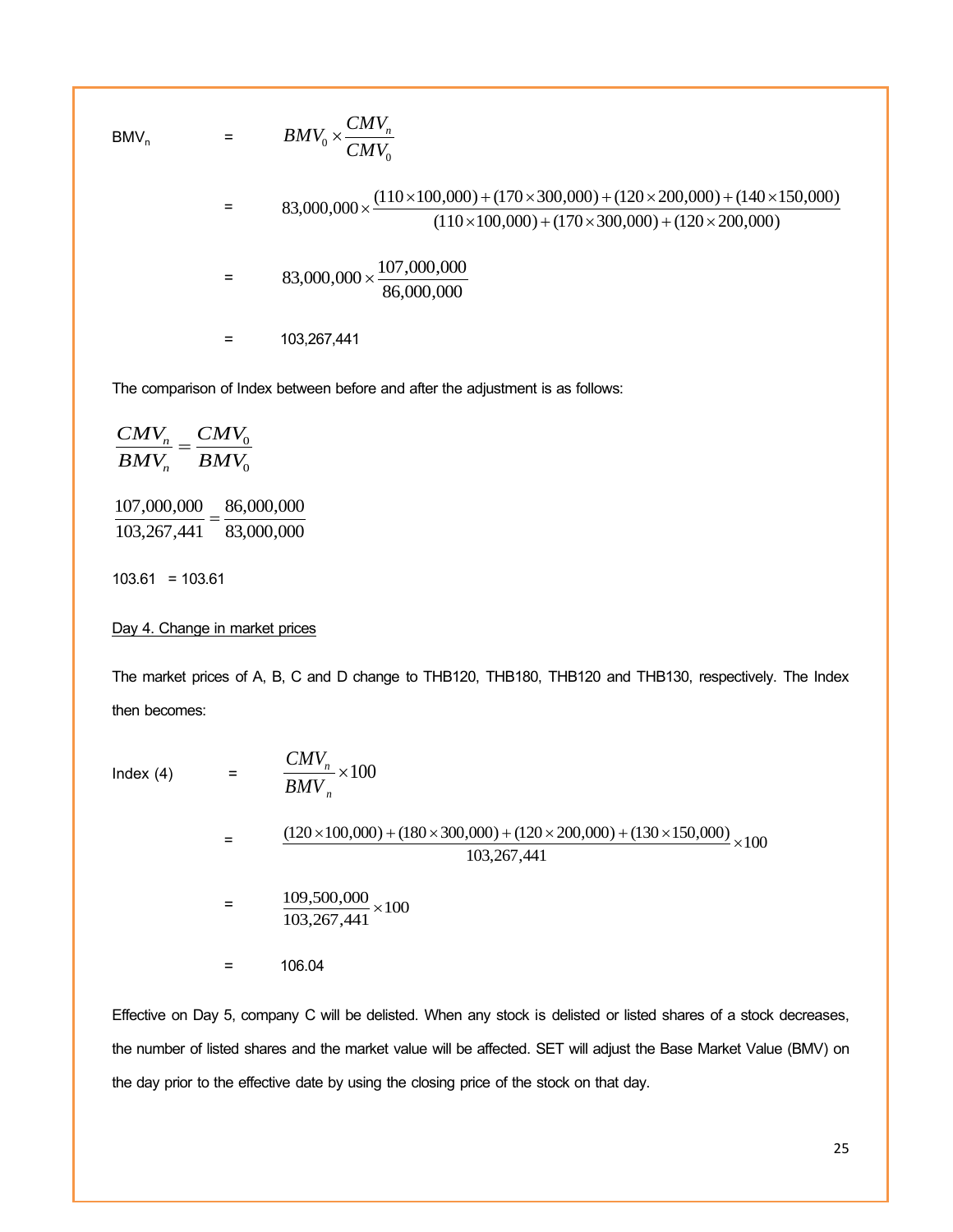The BMV for Index on Day 5 will then be:

 $BMV_n$ 

$$
= \qquad BMV_0 \times \frac{CMV_n}{CMV_0}
$$

$$
= 103,267,441 \times \frac{(120 \times 100,000) + (180 \times 300,000) + (130 \times 150,000)}{(120 \times 100,000) + (180 \times 300,000) + (120 \times 200,000) + (130 \times 150,000)}
$$

$$
= 103,267,441 \times \frac{85,500,000}{109,500,000}
$$

 $= 80,633,481$ 

Day 5. Delisting of Stock C

Stock C is delisted on Day 5.

The market prices of A, B and D change to THB130, THB180 and THB140, respectively.

So, the Index value in Day 5 is:

Index (5)  $=$   $\frac{CMV_n}{DMV} \times 100$ *n BMV CMV*

*n*

$$
= \frac{(130 \times 100,000) + (180 \times 300,000) + (140 \times 150,000)}{80,633,481} \times 100
$$

$$
= \frac{88,000,000}{80,633,481} \times 100
$$

 $= 109.14$ 

# .Day 6. Par splitting

Effective on Day 6, Stock A will split its par value from THB100 to THB 50. Such event increases the number of shares but the price decreases in the same proportion. Therefore, the base value of index will not be adjusted.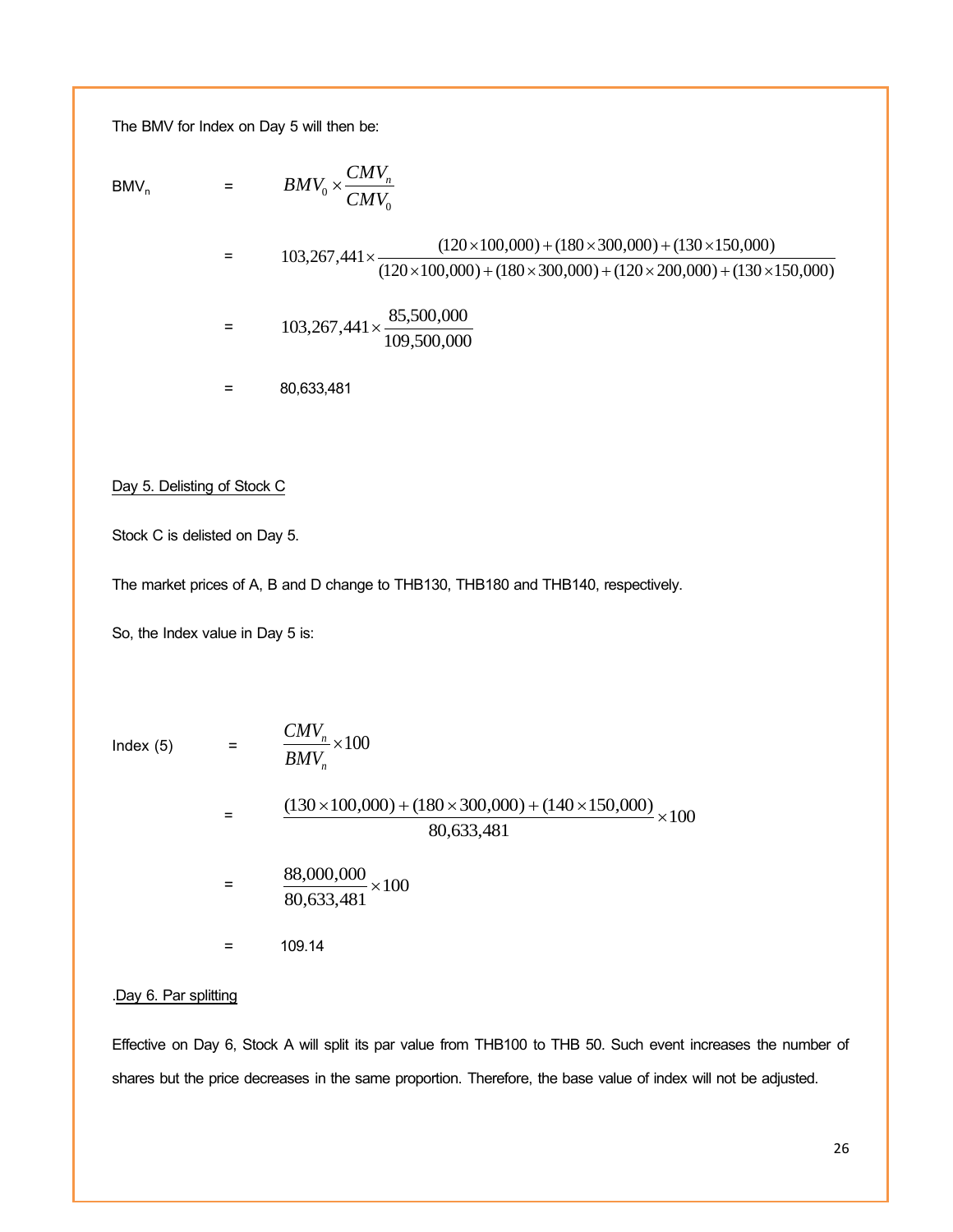The market prices of A, B and D change to THB75, THB180 and THB150, respectively. The Index on Day 6 is:

 $Index (6) =$ 

$$
= \frac{CMV_n}{BMV_n} \times 100
$$

$$
= \frac{(75 \times 200,000) + (180 \times 300,000) + (150 \times 150,000)}{80,633,481} \times 100
$$

$$
= \frac{91,500,000}{80,633,481} \times 100
$$

 $=$  113.48

#### Day 7. Capital increase by rights offering to existing shareholders (Ex-right day)

Company D will raise its capital by 150,000 shares through the rights offering to the existing shareholders, where the Ex-right day is set on Day 7. Shareholders are offered the rights to buy a new share at an exercise price of THB100 for each share they hold. (XR 1:1 @ THB100)

On Day7, closing prices of A, B and D change to THB80, THB170 and THB130, respectively.

When any stock increases its capital through a rights offering, the BMV adjustment will depend on the value of rights. In case where the rights is in-the-money (subscription price is lower than prior closing price), shareholders will exercise the rights. Then, SET will adjust the Base Market Value (BMV) at end of day (EOD) on the ex-rights date by using the Subscription Price and the new issued shares. The formula is as follow:

$$
BMV_n = BMV_0 \times \frac{CMV_n}{CMV_n - (Subscripto) Price \times New shares issued)}
$$

On the other hand, when the rights are at-the-money (subscription price is equal to prior closing price) or out-of-the money (subscription price is higher than prior closing price), shareholders will not exercise the rights because they can purchase shares at the current market price which is lower than subscription price. SET will take no adjustment to BMV on the ex-rights (XR) date. However, the Base Market Value (BMV) will be adjusted when the additional shares are listed by using the same adjustment as Public Offerings (PO).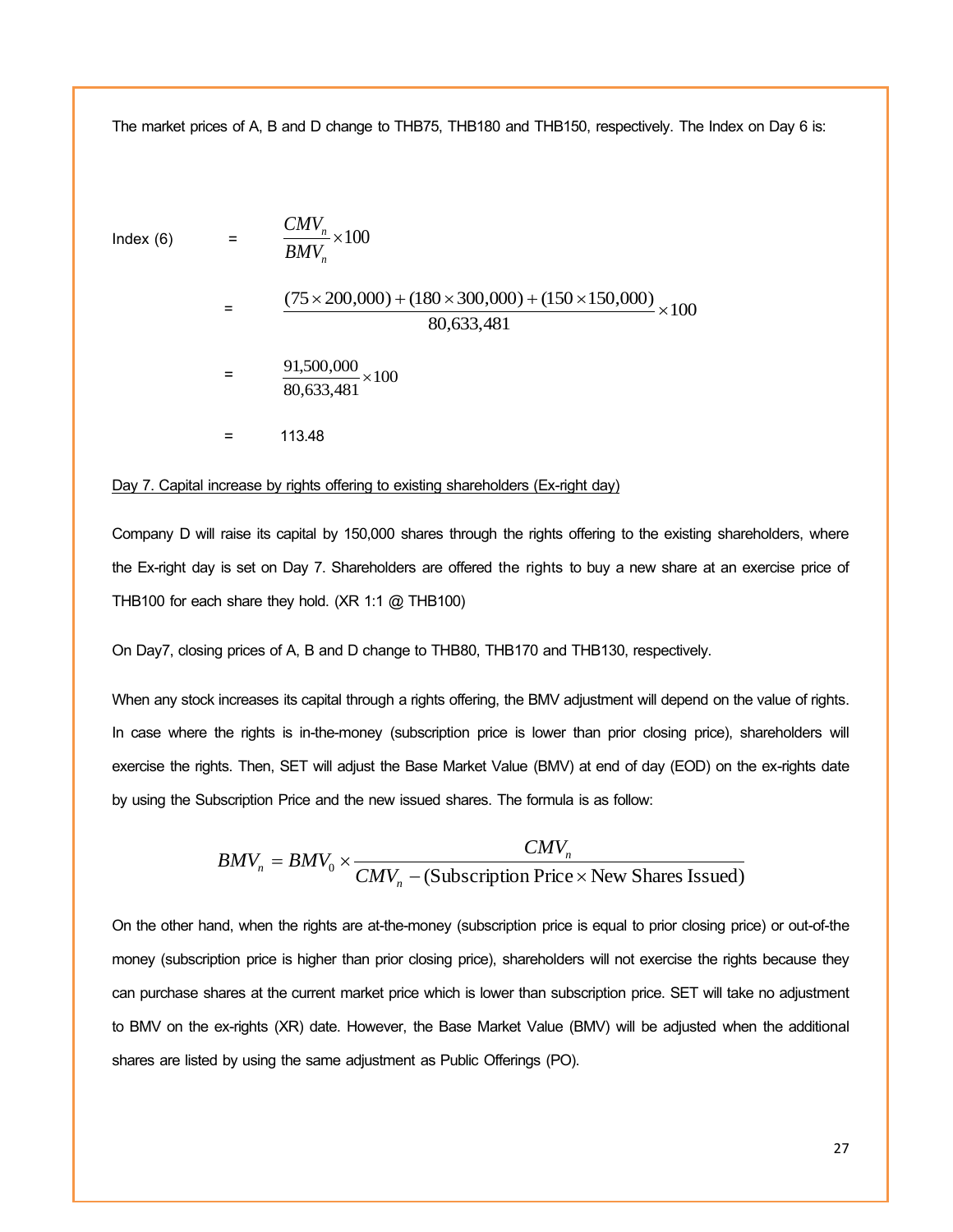For this case, the rights is considered as in-the-money (THB100 < THB150). The BMV for index calculation will then be:

$$
BMV_n = BMV_0 \times \frac{CMV_n}{CMV_n - (Subscript \text{Frice} \times \text{New Shares Issued})}
$$
  
\n= 80,633,481×\frac{(80×200,000)+(170×300,000)+(130×300,000)}{[(80×200,000)+(170×300,000)+(130×300,000)] - (100×150,000)}  
\n= 80,633,481×\frac{106,000,000}{91,000,000}  
\n= 93,924,714  
\nThe Index value in Day 7 is  
\nIndex (7) =  $\frac{CMV_n}{BMV_n} \times 100$   
\n=  $\frac{(80×200,000)+(170×300,000)+(130×300,000)}{93,924,714} \times 100$   
\n=  $\frac{106,000,000}{93,924,714} \times 100$   
\n= 112.86

# Day 8. Public Offerings (PO) and Private Placements (PP)

Company B raises its capital by 100,000 shares through Private Placement (PP). The share allotment is carried out as follows: 50,000 shares for company's customers and at THB150 and other 50,000 shares for directors and employees at THB100.

Closing prices of A, B and D change to THB80, THB160 and THB140, respectively.

When company increases its shares through the public offering or private placement, SET will adjust the Base Market Value (BMV) when additional shares are firstly traded by using the prior price of that stock and applying the following formula.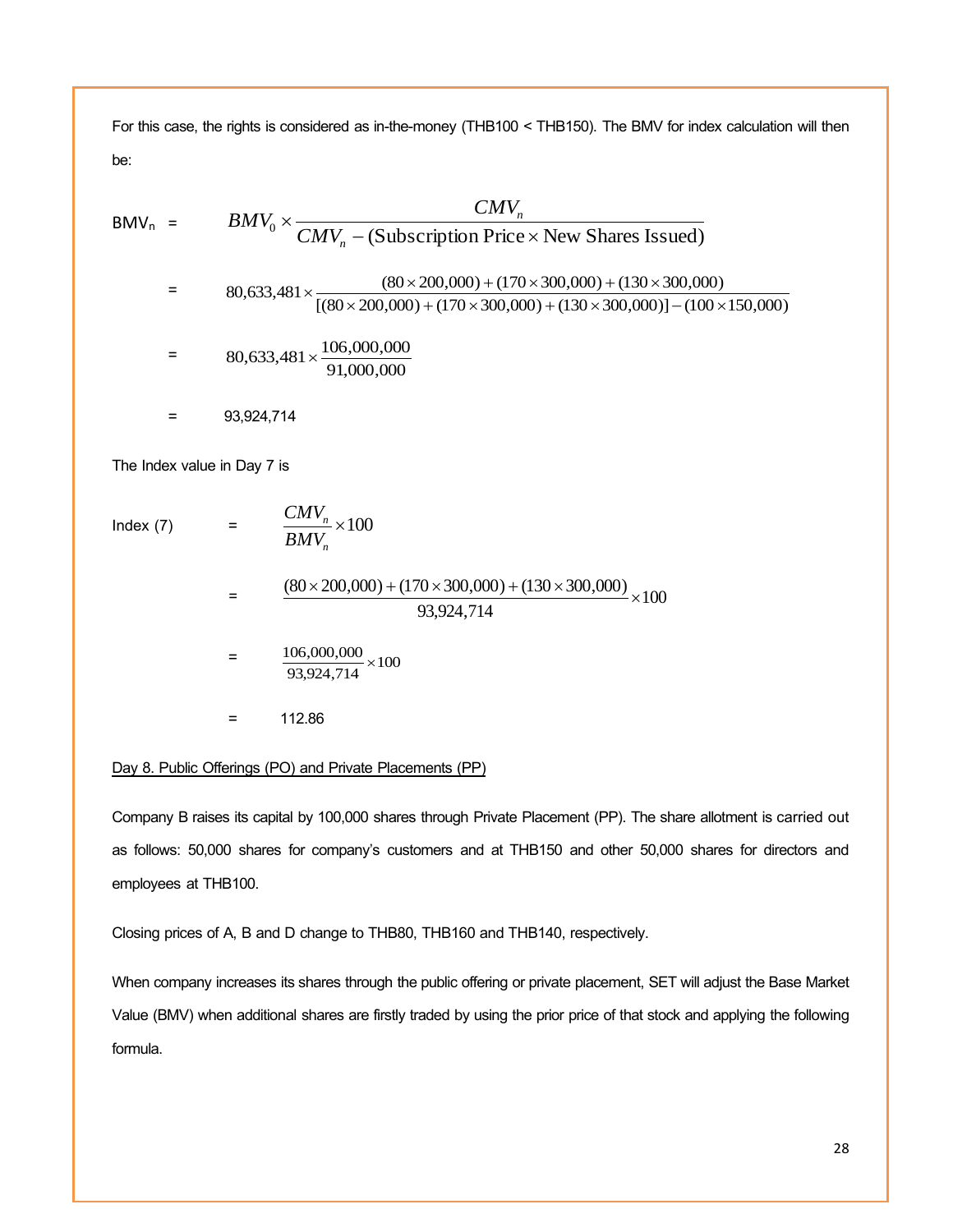$$
BMV_n = BMV_0 \times \frac{CMV_n}{CMV_n - (\text{Prior Price} \times \text{New shares Issue})}
$$

BMV for Index calculation on Day 8 is as follows:

$$
BMV_n = BMV_0 \times \frac{CMV_n}{CMV_n - (\text{Prior Price} \times \text{New Shares Issued})}
$$
  
= 93,924,714 ×  $\frac{(80 \times 200,000) + (160 \times 400,000) + (140 \times 300,000)}{[(80 \times 200,000) + (160 \times 400,000) + (140 \times 300,000)] - (170 \times 100,000)}$   
= 93,924,714 ×  $\frac{122,000,000}{105,000,000}$   
= 109,131,572

The Index value in Day 8 is:

 $Index (8) =$ 

$$
\frac{CMV_n}{BMV_n}{\times}100
$$

 $= \frac{(80 \times 200,000) + (160 \times 400,000) + (140 \times 300,000)}{100,131,572} \times 100$ 109,131,572

$$
= \frac{122,000,000}{109,131,572} \times 100
$$

$$
= 111.79
$$

# Day 9. Change in market prices

Closing prices of A, B and D change to THB 85, THB 150 and THB 135, respectively. The Index value then becomes:

$$
Index (9) = \frac{CMV_n}{BMV_n} \times 100
$$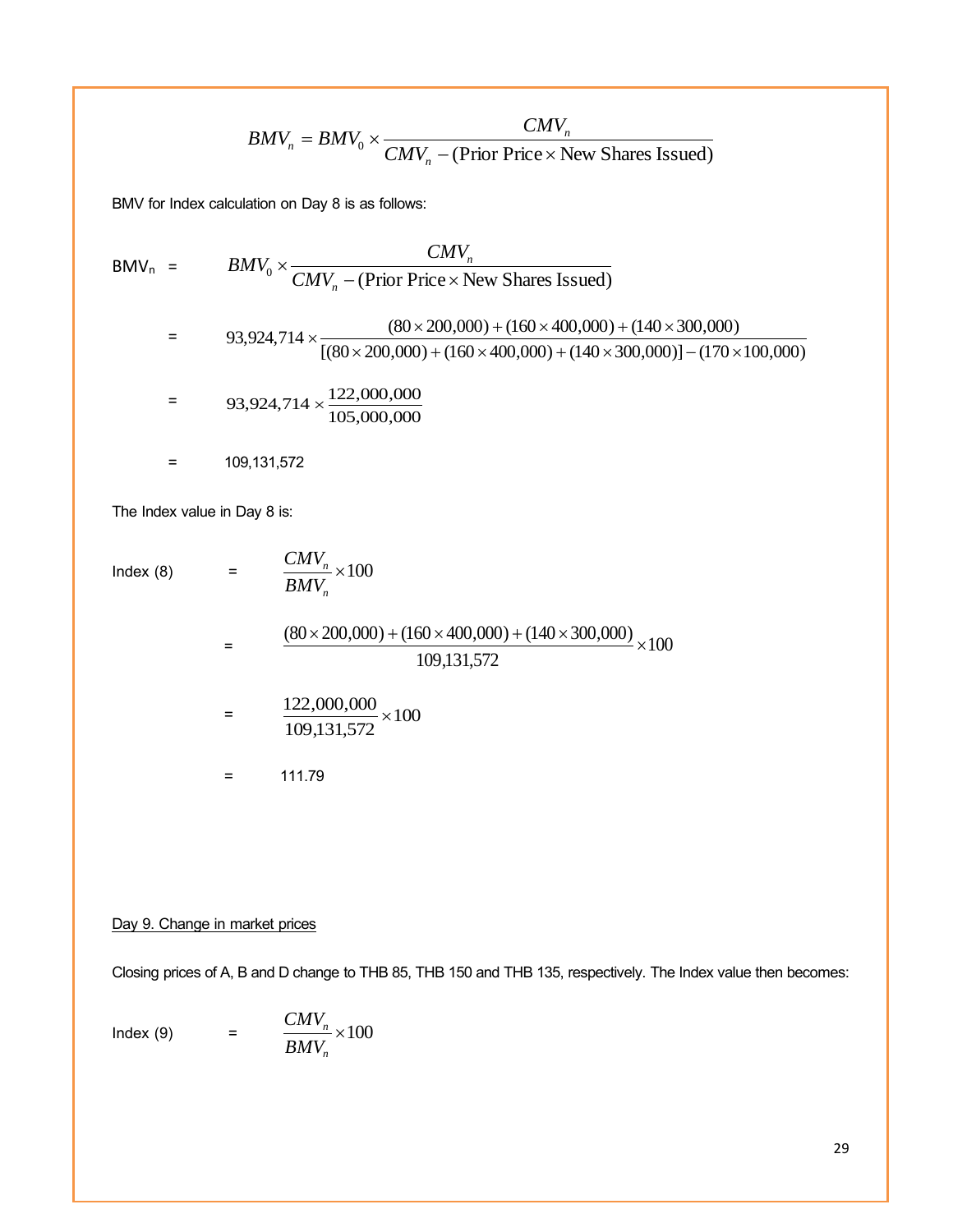$$
= \frac{(85 \times 200,000) + (150 \times 400,000) + (135 \times 300,000)}{109,131,572} \times 100
$$
  
= 
$$
\frac{117,500,000}{109,131,572} \times 100
$$
  
= 107.67

Effective on Day 10, Company D will reduce its capital by decreasing its number of listed shares by 100,000 shares. In this case, SET will adjust the Base Market Value (BMV) on the day prior to the effective date by using the closing price of that stock on that day (the last day of trading such listed shares).

In case of rights offering, when the newly enlarged capitalization of the company is not fully paid, it is necessary to adjust the Base Market Value (BMV) by reducing the number of shares which is not subscribed. Such case has the same practice as the case of reducing capital. The Base Market Value (BMV) will be adjusted at the end of the day prior to the first trading day of additional shares by using the last closing price.

BMV for index calculation on Day10:

$$
BMV_n = BMV_0 \times \frac{CMV_n}{CMV_0}
$$
  
= 109,131,572 \times \frac{(85 \times 200,000) + (150 \times 400,000) + (135 \times 300,000) - (135 \times 100,000)}{(85 \times 200,000) + (150 \times 400,000) + (135 \times 300,000)}  
= 109,131,572 \times \frac{104,000,000}{117,500,000}  
= 96,593,050

#### Day 10. Capital decrease

Market prices of A, B and D change to THB 80, THB 160 and THB 100, respectively. Company D reduces its capital by decreasing its number of listed shares by 100,000 shares. The Index value then becomes:

$$
Index (10) = \frac{CMV_n}{BMV_n} \times 100
$$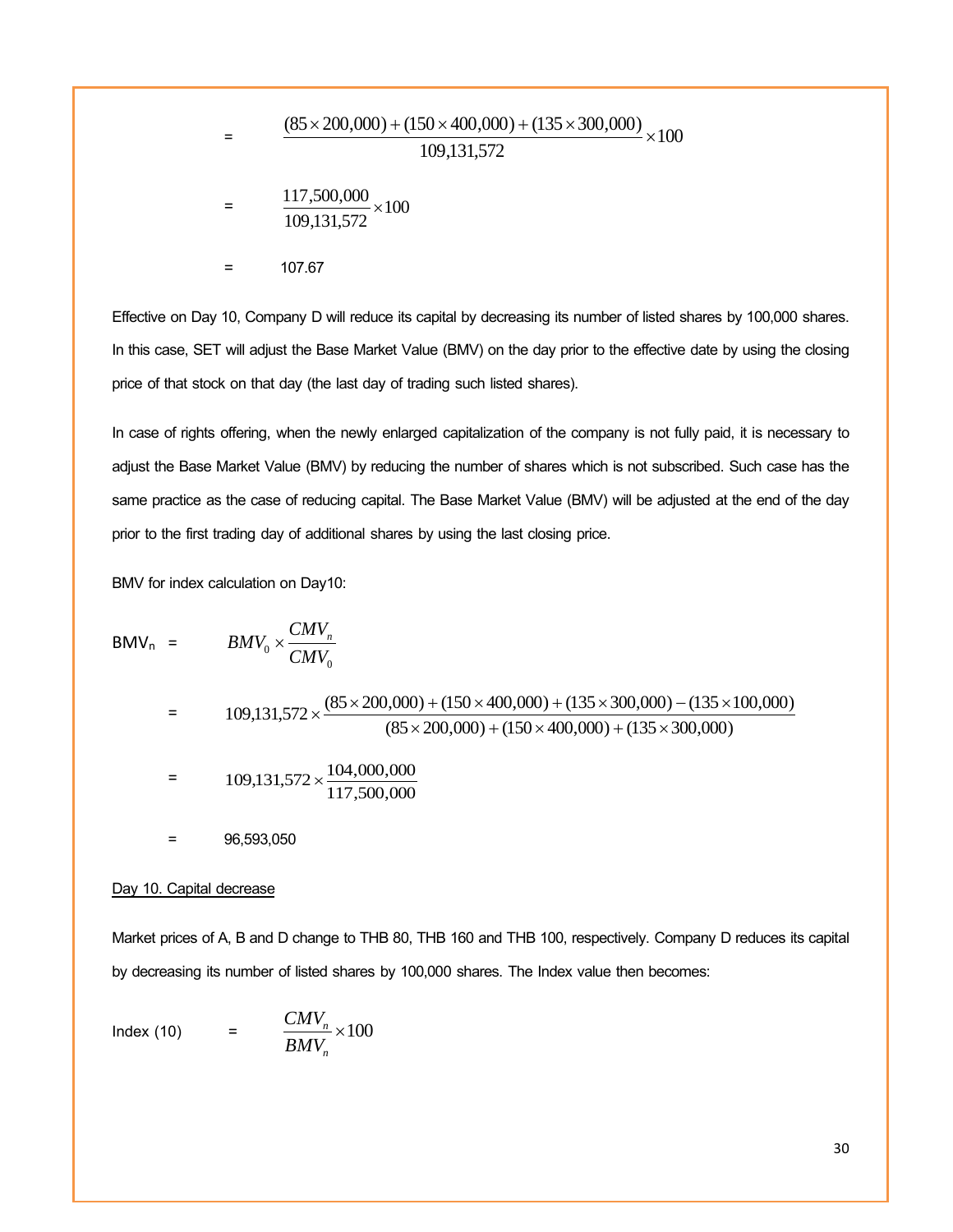$$
= \frac{(80 \times 200,000) + (160 \times 400,000) + (100 \times 200,000)}{96,593,050} \times 100
$$
  
= 
$$
\frac{100,000,000}{96,593,050} \times 100
$$
  
= 103.53

Effective on Day 11, Company M will upgrade its listing status from mai to SET. Stock M is traded on mai on Day 10 for the last day with 150,000 listed shares at a closing price of THB 50.

When a stock moves from mai to SET on Day 11, SET will instantly include that stock into the SET Index from its first trading day on SET onward. Accordingly, SET will adjust the Base Market Value (BMV) for the SET Index at end of day (EOD) on the last day it traded on mai by using the closing price as adjusted price. For mai Index, that stock will be treated as delisted stock.

Likewise, the change of stock from one industry group or sector to another also uses the same method but the adjustment will be taken to the relevant industry group or sector only.

BMV for index calculation on Day11:

$$
BMV_n = BMV_0 \times \frac{CMV_n}{CMV_0}
$$

$$
= 96,593,050 \times \frac{(80 \times 200,000) + (160 \times 400,000) + (100 \times 200,000) + (50 \times 150,000)}{(80 \times 200,000) + (160 \times 400,000) + (100 \times 200,000)}
$$

$$
= 96,593,050 \times \frac{107,500,000}{100,000,000}
$$

= 103,837,528

Day 11. Change market

Market prices of A, B and D change to THB 85, THB 150 and THB 120, respectively.

Market price of M which moves from mai to SET changes to THB 65.